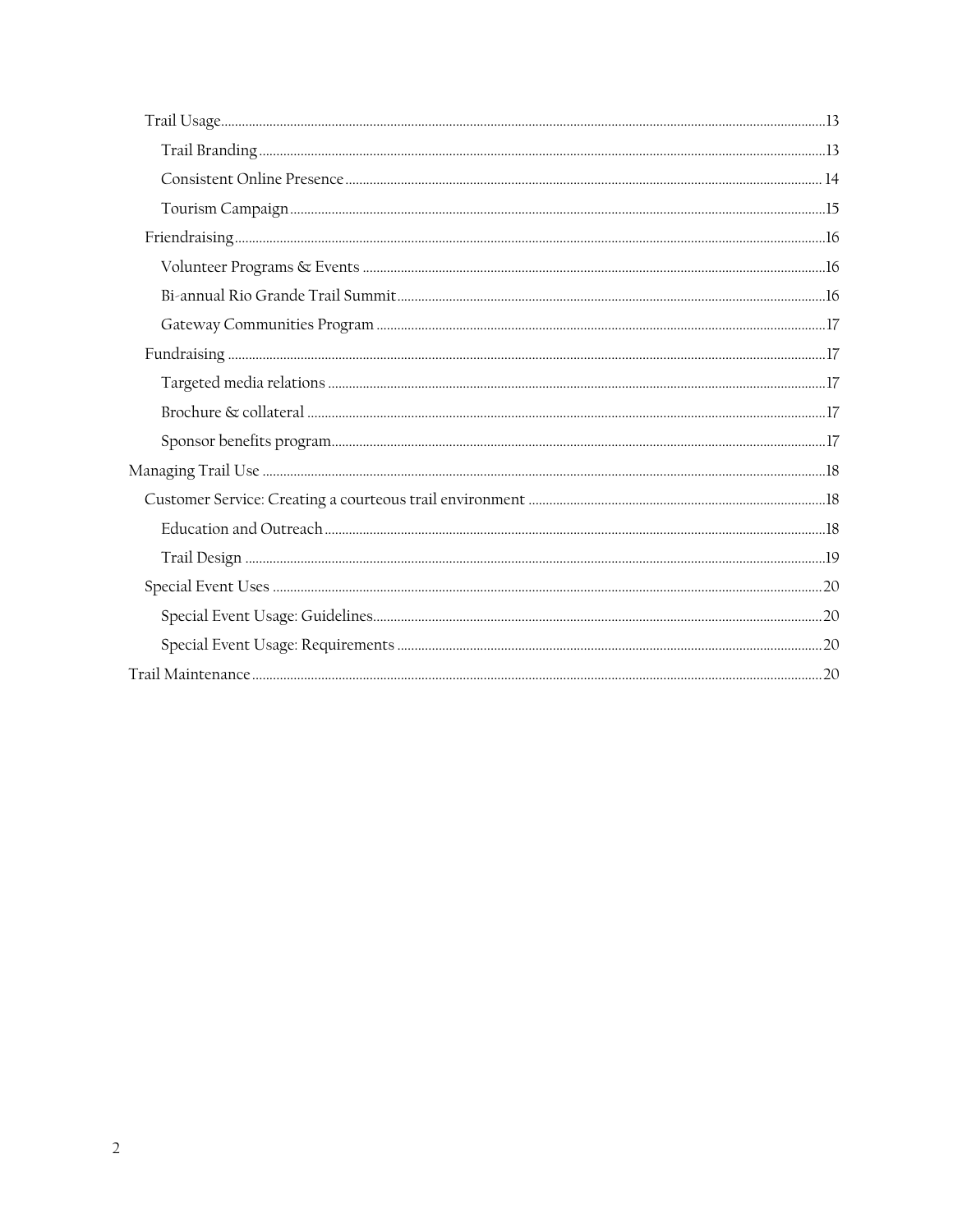# <span id="page-2-0"></span>**Rio Grande Trail Master Plan: Threading Partnerships**

Chapter 4 Draft

### <span id="page-2-1"></span>**Overview**

As the mileage of the Rio Grande Trail grows, and new segments are added outside of state park properties, a cohesive approach to oversight, management, and maintenance of the trail as a singular asset will be increasingly important. The following chapter provides guidance for trail oversight based on the unique characteristics of the Rio Grande Trail alignment, its range of trail types, range of user groups, and the institutional landscape in New Mexico. These unique characteristics include:

- **Long-distance**: More than 400 miles of trail are proposed within the preferred alignment.
- **Historic significance**: Rio Grande Trail alignment follows a 1000-year-old trade route.
- **Incremental development**: Segments will be completed or designated as available, rather than in a continuous linear fashion and gaps will exist between designated segments.
- **Multiple land owners and managers**: Segments will vary in land owner and manager, ranging from state parks to NMDOT rights-of-way to irrigation district easements, and many others.
- **Federal agency participation**: 27,508,382 acres of land, approximately 35% of the state is owned by a federal agency, including Bureau of Land Management, National Park Service, Forest Service, and US Fish and Wildlife.<sup>1</sup>
- **Undefined resources**: While many potential funding sources exist for the Rio Grande Trail, there is no dedicated source of funding for trail construction or ongoing operations and maintenance in existence to-date.
- **Fiscal stewardship**: Public funding for trails is limited, as is the case with any public improvement.
- **Range of Users**: Many different types of users will enjoy and explore the trail in their own ways. User groups include:



**Local walkers and runners**includes walkers, hikers, joggers, and dog walkers.

sport cyclists typically traveling (for a single day) on road bikes or touring bikes with narrower tires.



**Through hikers**- hikers travelling end-to-end on a longdistance trail.



**Section hikers**- hikers travelling along a partial segment of a longdistance trail (duration may vary from a couple of days to a week).



**Mountain bikers-** recreational cyclists typically traveling on mountain bikes, fat bikes, or touring bikes specifically designed for soft-surface trails for a single day.



**Through touring cyclists**cyclists traveling long distances on road bikes or touring bikes carrying varying amounts of gear and supplies to support their trip.

 $\overline{a}$ <sup>1</sup> Federal Land Ownership: Overview and Data. Congressional Research Service Report. March 3, 2017.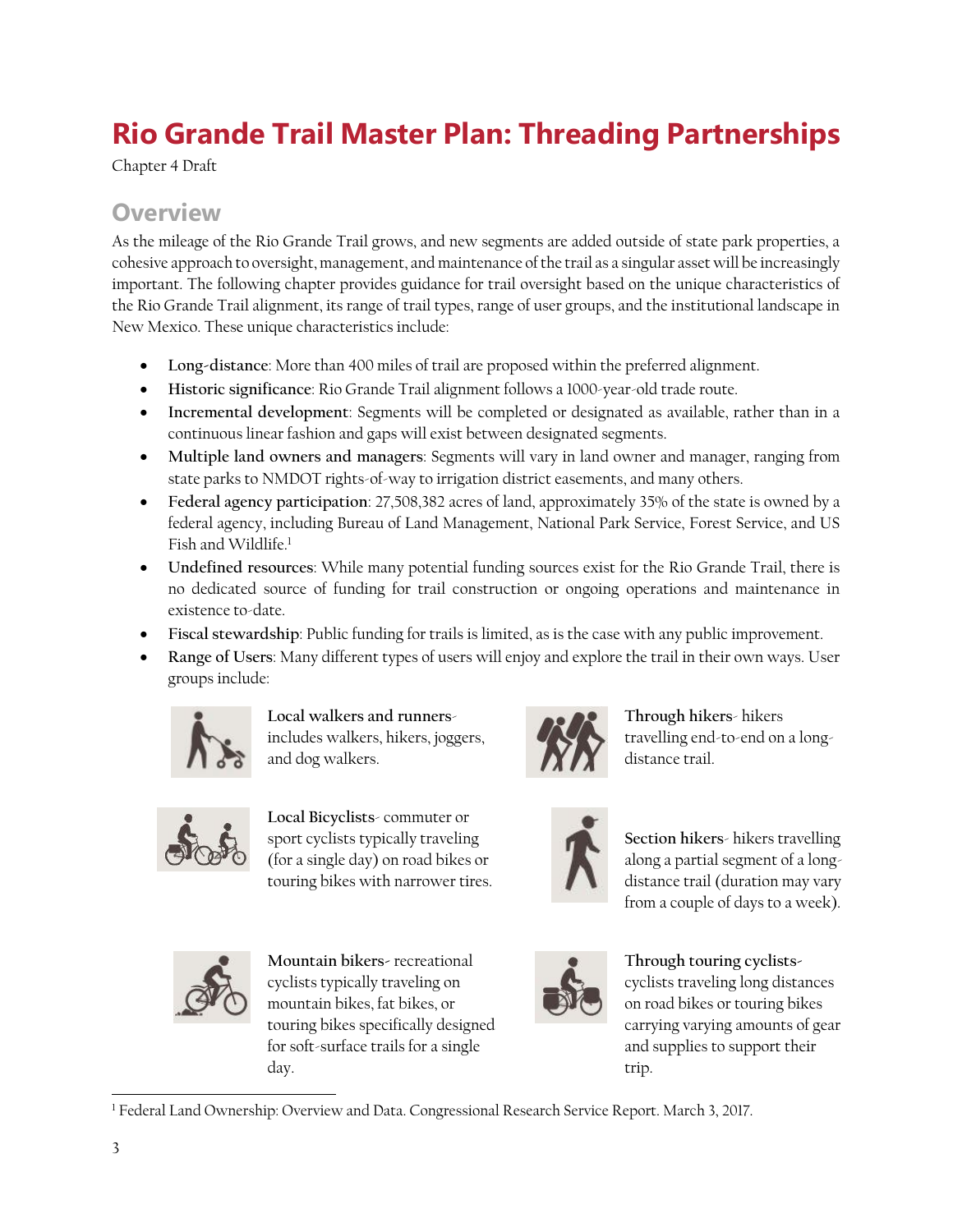

**Equestrians**- users traveling by horseback.



**Bike Packers**- Cyclists traveling long distances on mountain bikes or touring bikes equipped for soft-surface trails carrying varying amounts of gear and supplies to support their trip.

# <span id="page-3-0"></span>**Pursuing National Trail Designation**

*Consideration: The Rio Grande Trail non-profit could* **pursue a National Recreation Trail (NRT) designation (see Appendix XX for an evaluation of varying national trail designations)***.* 

National trail designations, such as National Recreation Trails, National Scenic Trails, and National Historic trail:

- elevate the national profile of the trail,
- streamline coordination between different managing agencies,
- prioritize the trail for federal funding and maintenance,
- bring tourism to rural and urban areas,
- spark interest from volunteers,
- and facilitate communication with other National Trails through the Partnership for National Trails Systems.

**The National Recreation Trail designation could be particularly applicable to the Rio Grande Trail because of the more accessible federal approval process, flexibility for many different types of trail designs, and aligned goals**. NRT designation specifically recognizes trails that link communities to recreational opportunities on public land and in local parks. As it begins to take shape, the Rio Grande Trail will likely embody the criteria for NRT designation: open to the public for at least 10 years, well-maintained and managed, in compliance with applicable land use and environmental law, and supported by all land owners whose property the trail crosses.

### <span id="page-3-1"></span>**inset box: Applying for National Recreation Trail Designation**

Nationwide, there are over 1,300 NRTs, ranging from less than a mile to 485 miles in length. They are authorized by the National Trails System Act of 1968. These existing regional and local trails are approved by either the Secretary of Agriculture or the Secretary of the Interior. Unlike other national trail designations, they do not need the approval of Congress. If they decide to pursue designation, the Bureau of Land Management's New Mexico office could serve as an in-state resource for navigating the process to apply for designation. The application and approval process happen on a yearly cycle, starting each November. The application can be completed online and includes basic information about the trail and sponsoring agency, as well as written consent from all property owners whose property the trail crosses. <sup>2</sup>

 $\overline{a}$ <sup>2</sup> The National Recreation Trails Database. NRT Applications and updates. Accessed 4/27/18. http://americantrails.org/NRTDatabase/applicantLogin.php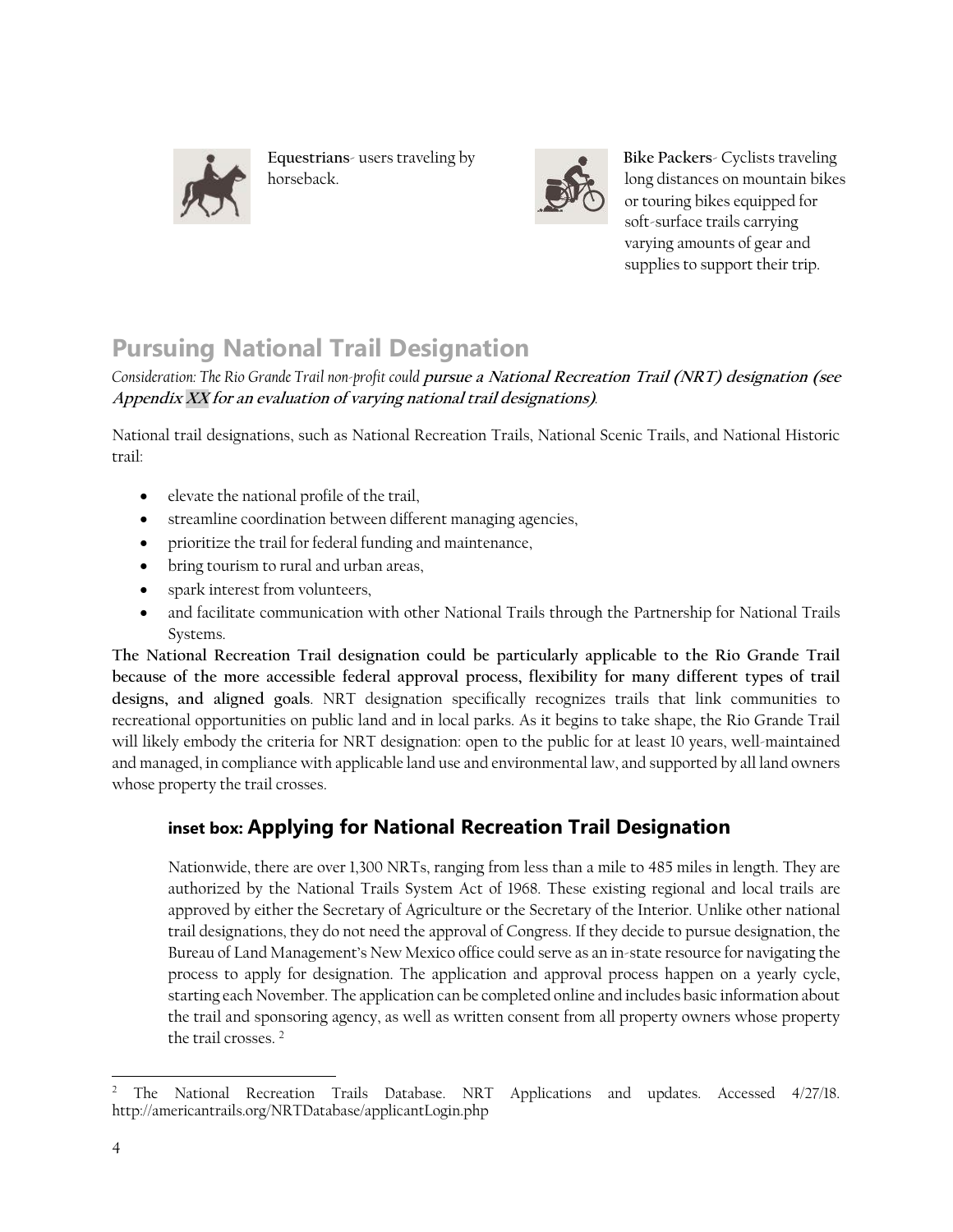### <span id="page-4-0"></span>**inset box: Relationship with other National Trails in New Mexico**

#### <span id="page-4-1"></span>**El Camino Real Historic Trail**

The El Camino Real Historic Trail is one of New Mexico's most important cultural artifacts. It tells a story of three centuries of cross cultural trade and commerce using different modes of travel. The 404 mile route from El Paso, Texas to San Juan Pueblo was designated a National Historic Trail in 1993 and added to the National Trails system in October 2000. In Southern New Mexico, the El Camino Real Historic Trail follows a similar route to the Rio Grande Trail. However, in Santo Domingo Pueblo, the El Camino Real Historic Trail diverges from the Rio Grande and continues up the Santa Fe River. The Rio Grande Trail will similarly highlight New Mexico's unique history, with more of an emphasis on active modes of transportation and the natural environment. The two trails will work in tandem to promote New Mexican tourism along the river corridor, leverage federal resources, and offer excellent recreational opportunities to New Mexican residents.

#### <span id="page-4-2"></span>**Continental Divide Trail**

Founded in 1978, the Continental Divide National Scenic Trail (CDT) extends for 770 miles through some of New Mexico's most spectacular natural and historic landscapes. It follows the Continental Divide across the U.S., running north/south through western New Mexico. The Continental Divide Trail Coalition (CDTC) (and before that the Continental Divide Trail Association) coordinates trail management, in partnership with National Forest Service and New Mexico recreation and conservation groups. The two trails offer different ways for people to recreate in New Mexico. The CDT provides a rugged, backcountry experience for users, with an emphasis on conservation and selfreliance. The RGT will offer a more accessible way for people to explore the state, with less challenging terrain, closer proximity to cities, and developed amenities. The RGT team seeks to learn from the CDTC's decades of trail planning and management experience and work together to promote state tourism and funding for trails.

### <span id="page-4-3"></span>**Establishing a Governance Structure**

### <span id="page-4-4"></span>**Establish a Rio Grande Trail Nonprofit**

*Recommendation: The Rio Grande Trail Commission and State Parks Division should establish a non-profit that will play a leading role in the state's efforts to create the Rio Grande Trail.* 

The State Parks Department would help establish the Rio Grande Trail non-profit by filing the appropriate paper work and provide an initial round of funding. The Rio Grande Trail Commission would hire the first nonprofit staff who would work to further develop the organization. Another option to start the Rio Grande Trail non-profit is to invite an existing non-profit to host the Rio Grande Trail non-profit as a program before the group branches out on its own. NM Legislature House Bill- 563 may need to be amended to outline how the Commission will work with the trail non=-profit.

**The benefits of a Rio Grande Trail Non-Profit include:** 

- **Collaboration:** Trail non-profits are uniquely positioned to collaborate with the multiple stakeholder groups who are interested in the statewide trail: local communities, city and state officials, pueblos, government agencies, and tourists.
- **Accountability**: Particularly when multiple agencies manage the land, trail non-profits are a missiondriven outside force, dedicated to moving the project forward.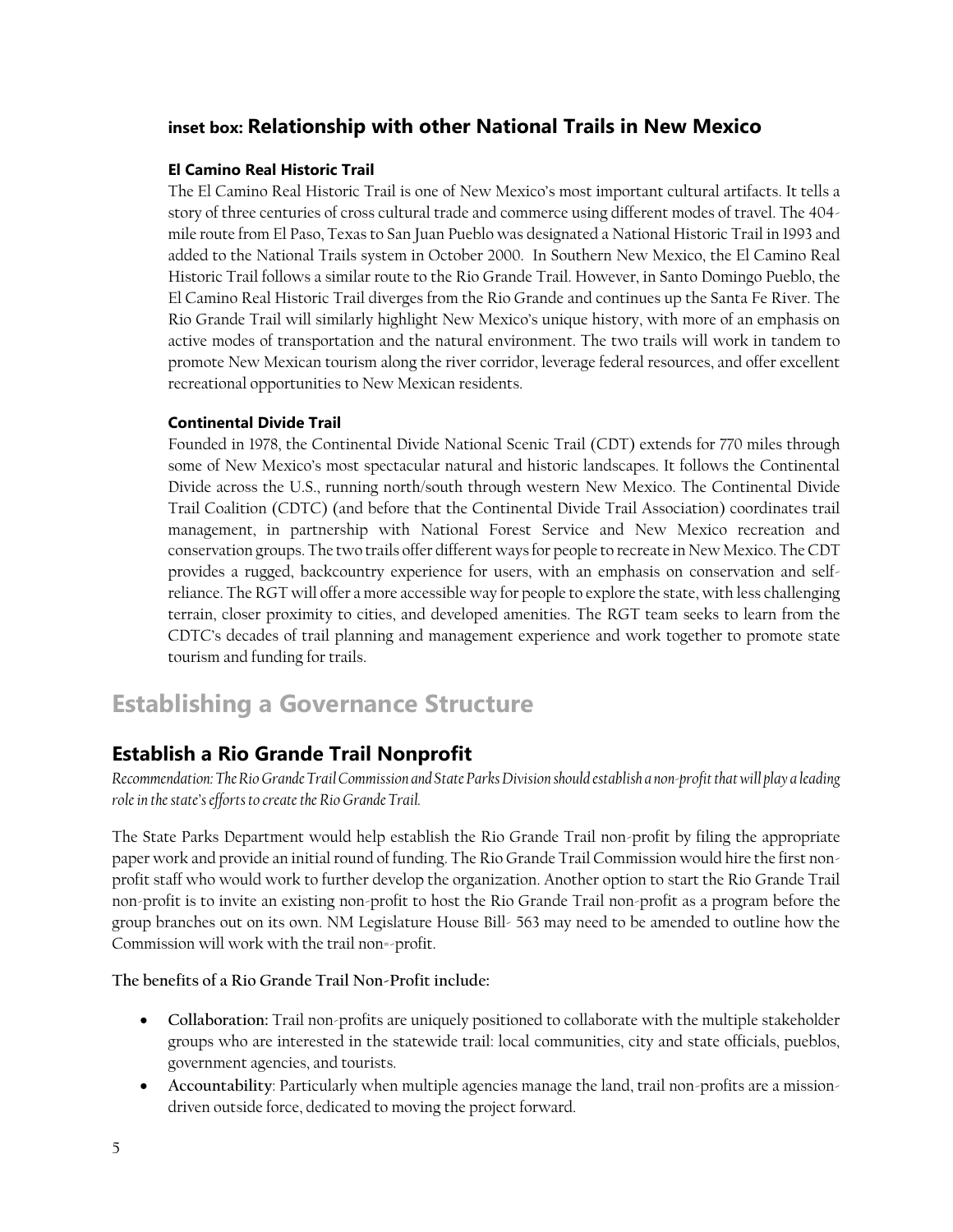- **Advocacy and Education**: Trail organizations recruit and work with volunteers, build momentum for the trail, and raise money, public awareness, and community support.
- **Common ground**: Trail nonprofits are particularly savvy at balancing the needs of different trail user constituencies, such as hikers and mountain bikers. They offer a way for people from different user groups across the state to work together around common goals.
- **Inclusive:** Trail non-profits provide an inclusive approach to trail governance. Anyone who is passionate about the mission is encouraged to get involved in a variety of ways.

### <span id="page-5-0"></span>**Rio Grande Trail Non-Profit Role**

- Serve as 501c3 fundraising arm to raise money to fill the gaps in public funding.
- Advocate for public funding.
- Work collaboratively with the New Mexico Department of Tourism to create a promotional program for the trail.
- Lead volunteer recruitment and management.
- Develop and lead supportive programming, such as a "Gateway Community" program and larger community events.
- Work with Rio Grande Trail Commission, State Parks Division, Bureau of Land Management, National Forest Service, US Fish and Wildlife through an overarching Memorandum of Understanding (MOU) to fund, build, and manage the trail. This MOU will outline how the different entities agree to work together.
- Work with smaller individual land managers, such as cities, counties, and private land owners through individual arrangements.
- Work with the Rio Grande Trail Commission to designate trail segments and collaborate with land managers to incorporate new segments into the trail system.
- Serve as a one-stop-shop for businesses and other groups seeking to hold events on the trail.

### <span id="page-5-1"></span>**Rio Grande Trail Non-Profit Structure**

The Board of Director, staff, and important partners will create a system of checks and balances to govern the organization and trajectory of the Rio Grande Trail. The Rio Grande Trail non-profit will serve as the advocacy, fundraising, and community-facing arm of the Rio Grande Trail, while the Rio Grande Trail Commission will hold political power and link to state government.

- **Board of Directors**
	- o The Rio Grande Trail non-profit will need a Board of Directors, as required for all 502c3 nonprofits. The Board should include members who represent many different stakeholder groups and interests: environmental, social, health, political, local trail chapters, native Americans, and more. The Board should include a member that serves as a liaison between the non-profit and the Rio Grande Trail Commission.
- **Staff**
	- o Paid staff are essential for the success of the Rio Grande Trail non-profit. At minimum staff positions must include an Executive Director and Coordinators to manage communication, advocacy, fundraising, trail building, volunteer recruitment, and event planning. The Board of Directors must decide whether to recruit regional coordinators to handle multiple functions with a regional specialization or take a statewide approach with coordinators who specialize in only one function of the trail non-profit, such as a statewide Volunteer Coordinator.

### <span id="page-5-2"></span>**Successful Trail Non-Profits**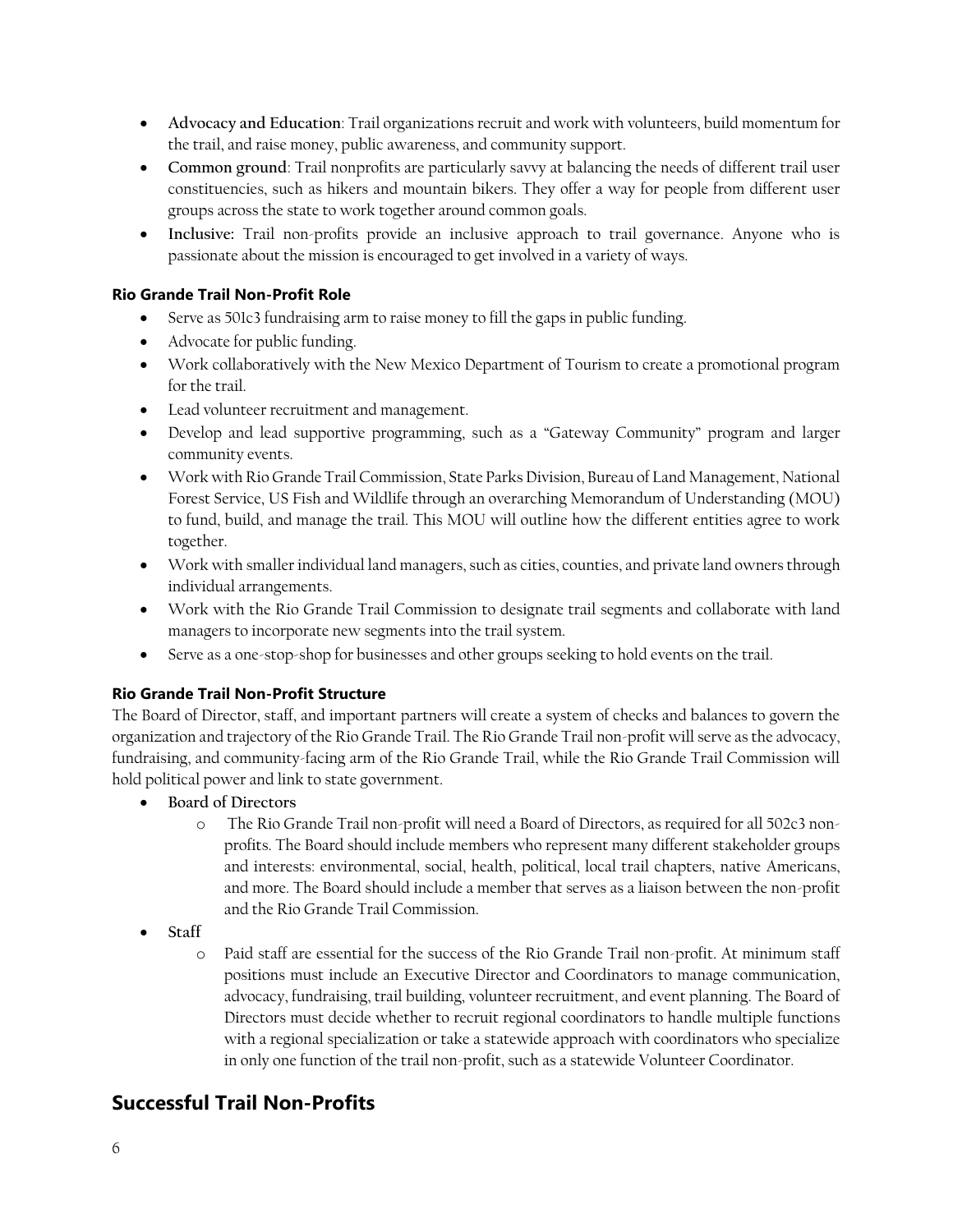The Arizona Trail Association, Colorado Trail Foundation, and Palmetto Conservation Foundation are examples of the many 501c3 trail non-profits that successfully work with government agencies, local officials, and community members to build and maintain long-distance trails. These examples provide "lessons learned" for the future Rio Grande Trail non-profit.

#### <span id="page-6-0"></span>**Arizona Trail Association**

*The ATA illustrates a successful transfer of governance from government bureaus to a trail non-profit, as well how the mission shifts overtime from construction to maintenance and promotion.* 

The Arizona Trail Association (ATA) was founded in 1994 to advocate for the trail, provide route info, organize volunteers, identify water and resupply points, and raise money. The Arizona Trail is governed by a partnership between the ATA and government bureaus, led by the USDA Forest Service. At the beginning of the work building the trail, the government agencies held the majority of the responsibility, but over time much has been transferred to the ATA. The partnership between non-profit, state, and federal agencies is strategic and powerful.<sup>3</sup> The ATA now controls the state trail funding and manages the Trail Steward, who leads the development of the trail. The ATA has the lead role in managing, maintaining, and funding the trail, as the mission has shifted from construction to maintenance and promotion.

#### <span id="page-6-1"></span>**Colorado Trail**

*The Colorado Trail Foundation provides a great example of how a trail non-profit can work closely with onemain public partnerto build and operate the trail. The CTF also highlights the power of leveraging private sector donations for a trail.* 

The Colorado Trail is governed by a partnership between the Colorado Trail Foundation (CTF) and the USDA Forest Service outlined by a 2005 Memorandum of Understanding. The CTF is responsible for trail development, maintenance, and continued improvement of the trail corridor, while the Forest Service is ultimately the decision maker for analysis, construction, restoration, and maintenance in accordance with their regulations. The Forest Service has delegated much of the actual work, but still maintains overall authority. The two organizations maintain a close working relationship. <sup>4</sup>

In contrast to most long-distance trails, the CTF is primarily funded by private sources, such as the Gates Foundation, REI, family foundations, Colorado businesses, and individual donors. Their fundraising success is a result of the CTF's trail branding, creative donor cultivation, Adopt-a-Trail Program, and numerous grant applications.

#### <span id="page-6-2"></span>**Palmetto Trail**

*The Palmetto Conservation Foundation (PCF) is a great example of how a non-profit can build a trail across land owned by many different groups, including small, private land owners. Additionally, PCF's work coordinating trail maintenance and their partnership with AmeriCorps provide guidance for the Rio Grande Trail non-profit as they establish a statewide volunteer and maintenance program.* 

PCF spearheads the Palmetto Trail planning, development, branding and communications. The trail is developed largely through publicly-owned lands, on public rights-of-way, and through easements for recreational use, including rail-trail conversions and access to protected lands. Where that is not possible, PCF relies on MOUs as a way to reach agreement with a private property owner for trail access. Major trail

 $\overline{a}$ 

<sup>3</sup> Interview with Matt Nelson. Executive Director, Arizona Trail Association. 8/18/17

<sup>4</sup> 2005 MOU between the Forest Service and the Colorado Trail Foundation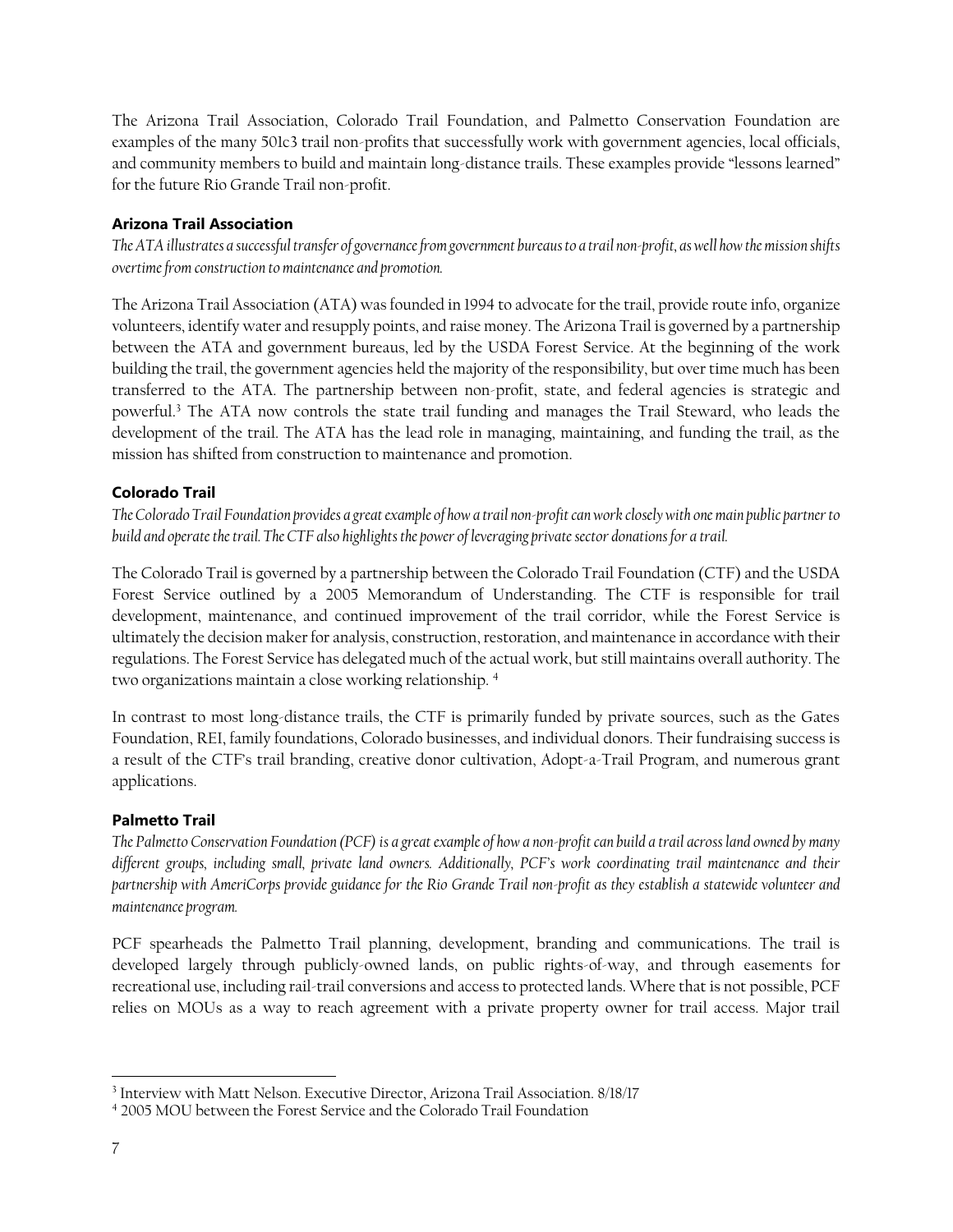management partners include the South Carolina Department of Parks, Recreation and Tourism, and the US Forest Service.

Most maintenance is undertaken by the local entity that owns or operates the trail segment of the trail. PCF plays a major role in tracking maintenance needs and in organizing and leading volunteer maintenance efforts. This includes ongoing partnerships with AmeriCorps, and the establishment of the Palmetto Conservation Corps, a trail-based state AmeriCorps program.

### <span id="page-7-0"></span>**Roles of public agencies and other trail partners**

### <span id="page-7-1"></span>**Rio Grande Trail Commission**

*Recommendation: Provide a collaborative link between the non-profit and state government and serve as an internal political champion for the trail, by promoting the trail effort to policy makers and agency staff. The Rio Grande Trail Commission should officially designate trail segments, as recommended by the Rio Grande Trail non-profit. See the "Trail Designation Section" on page [11.](#page-10-0)* 

The governor-appointed Rio Grande Trail Commission over saw the creation of the Rio Grande Trail Master Plan. Now that the plan is complete, the Rio Grande Trail Commission should **work in tandem with the nonprofit to establish sustainable, positive relationships with local jurisdictions** and to **identify mutually beneficial partnerships**. The Commission should support the non-profit by hiring the first staff and ensuing the group has enough funding to begin their work. With representation from leadership across the state, the Trail Commission is well-positioned to coordinate local partnerships. For example, the Trail Commission may be able to connect the Rio Grande Trail effort with an MPO that can prioritize Transportation Alternatives funding for projects that are along the trail route or ensure that the Rio Grande Trail projects, routing, and goals are incorporated into relevant county and regional plans.

### <span id="page-7-2"></span>**City, County Governments**

Recommendation: Promote, maintain, and provide amenities along their section of trail.

Support from local city and county governments is essential for ensuring the Rio Grande Trail is continuous, well-maintained, and widely-used. Officials should seek to implement overarching trail design and management guidelines, while maintaining local character. Local city and county governments should establish partnership agreements and clear lines of communication, such as a Memorandum of Understanding, with the Rio Grande Trail non-profit in order to coordinate around trail maintenance, volunteer needs, funding, and promotion of the trail. City and county governments should include building, maintaining, and promoting the Rio Grande Trail into their long-range transportation and comprehensive plans.

Work group input: (short stories of local success stories: Truth or Consequences development of Healing Waters Trail; Las Cruces resolution for trail designation; and Albuquerque development of Bosque trail)

### <span id="page-7-3"></span>**Regional Planning Agencies: Metropolitan Planning Organizations (MPOs), Council of Governments (COGs), and Regional Planning Authorities (RPOs)**

*Recommendation: Fund construction of the trail, promote the trail at the regional level and ensure that the trail is incorporated into relevant planning documents, such as Long-Range Transportation Plans and Unified Planning Work Programs.* 

Regional planning institutions have access to federal and state transportation funds that can be allocated for trail construction. These funds should be used to construct the trail through local jurisdictions. Each regional institution should seek to create a distinctive, complete Rio Grande Trail across their region to provide an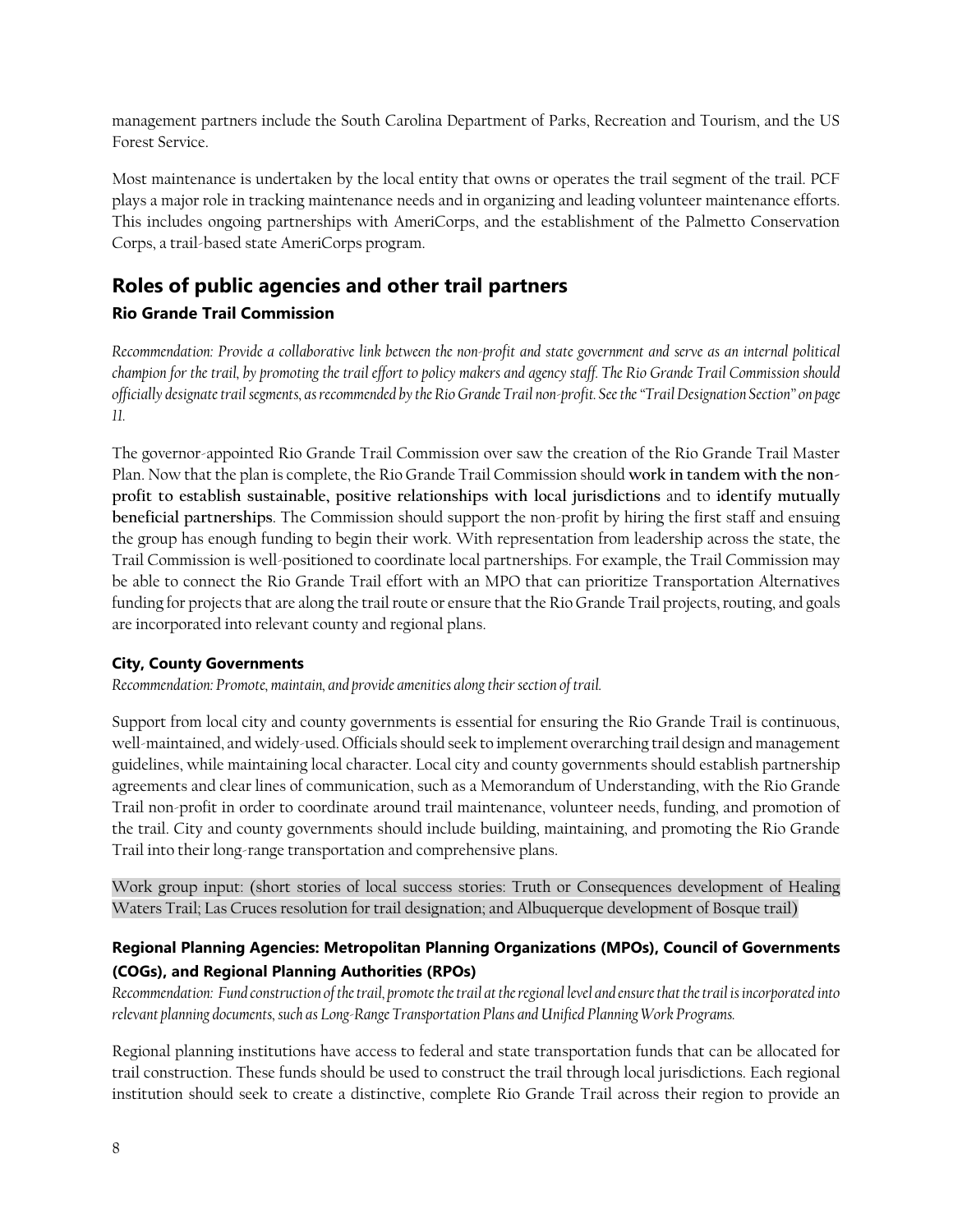amenity for their constituents, bring in tourists, and spur economic development. In Florida, the MPO Chairs Coordinating Committee has been instrumental in prioritizing and funding trail projects across nine counties and seven MPOs<sup>5</sup>. This type of regional coordination benefits a project of this magnitude.

### <span id="page-8-0"></span>**Regional Irrigation Districts**

*Recommendation: Provide right of way easements, provide resources for trail construction and maintenance, incorporate the trail into relevant planning documents and capital improvement programs.* 

Regional irrigation districts manage extensive networks of irrigation canals, ditches, and levees. These undeveloped linear corridors provide a unique opportunity for trail development. The most important roles of the districts will be to coordinate with the Rio Grande Trail nonprofit and commission to establish easements for trail alignment and collaborate in trail design, construction, and maintenance that is compatible with irrigation infrastructure and the agency's needs for ongoing maintenance access.

#### **State Government**

*Recommendation: Partner closely with the Rio Grande Trail non-profit by funding trail construction, promoting the trail at the state level.* 

The State Parks Division has a key role as an early Rio Grande Trail land manager, as most of the already designated segments are on their land. Through this position as an early adopter, State Parks can lead by example by demonstrating how other jurisdictions should approach Rio Grande Trail designation. State Parks should be party to a Memorandum of Understanding with the Rio Grande Trail non-profit and federal agencies to determine how they will work together to fund, build, and maintain the trial. State Parks and New Mexico Energy, Minerals, and Natural Resources Departmentshould partner with the Tourism Department to conduct a statewide marketing effort. The Energy, Minerals, and Natural Resources Department should continue to convene the Rio Grande Trail Commission meetings and serve as an important liaison to other state agencies, such as the New Mexico Department of Transportation and the Department of Health. The New Mexico Department of Health should promote the trail as an active transportation facility and analyze health and demographic trends along the RGT Corridor.

### <span id="page-8-1"></span>**Federal Government**

*Recommendation: Designate existing trails and construct new trail segments along the proposed Rio Grande Trail alignment and collaborate closely with the Rio Grande Trail non-profit about funding, maintenance, volunteer recruitment, and trail promotion.* 

The National Forest Service and Bureau of Land Management will be essential partners for constructing and maintaining the Rio Grande Trail. They should establish a Memorandum of Understanding (MOU) that outlines how they will work with the Rio Grande Trail non-profit to build and maintain the trail. The MOU should outline that the federal agencies will set aside staff time and resources to support the Rio Grande Trail.

### <span id="page-8-2"></span>**Tribal Governments**

*Recommendation: Continue to keep the Pueblos apprised about the trail efforts through both Tribal Consultation at the State Agency Level and presentations to specific requests from tribal governments.*

As neighboring land owners, tribal governments will remain a partner in dialogue about Rio Grande Trail development and use.

 $\overline{a}$ <sup>5</sup> <http://tbarta.com/en/chairs-coordinating-committee/about/chairs-coordinating-committee>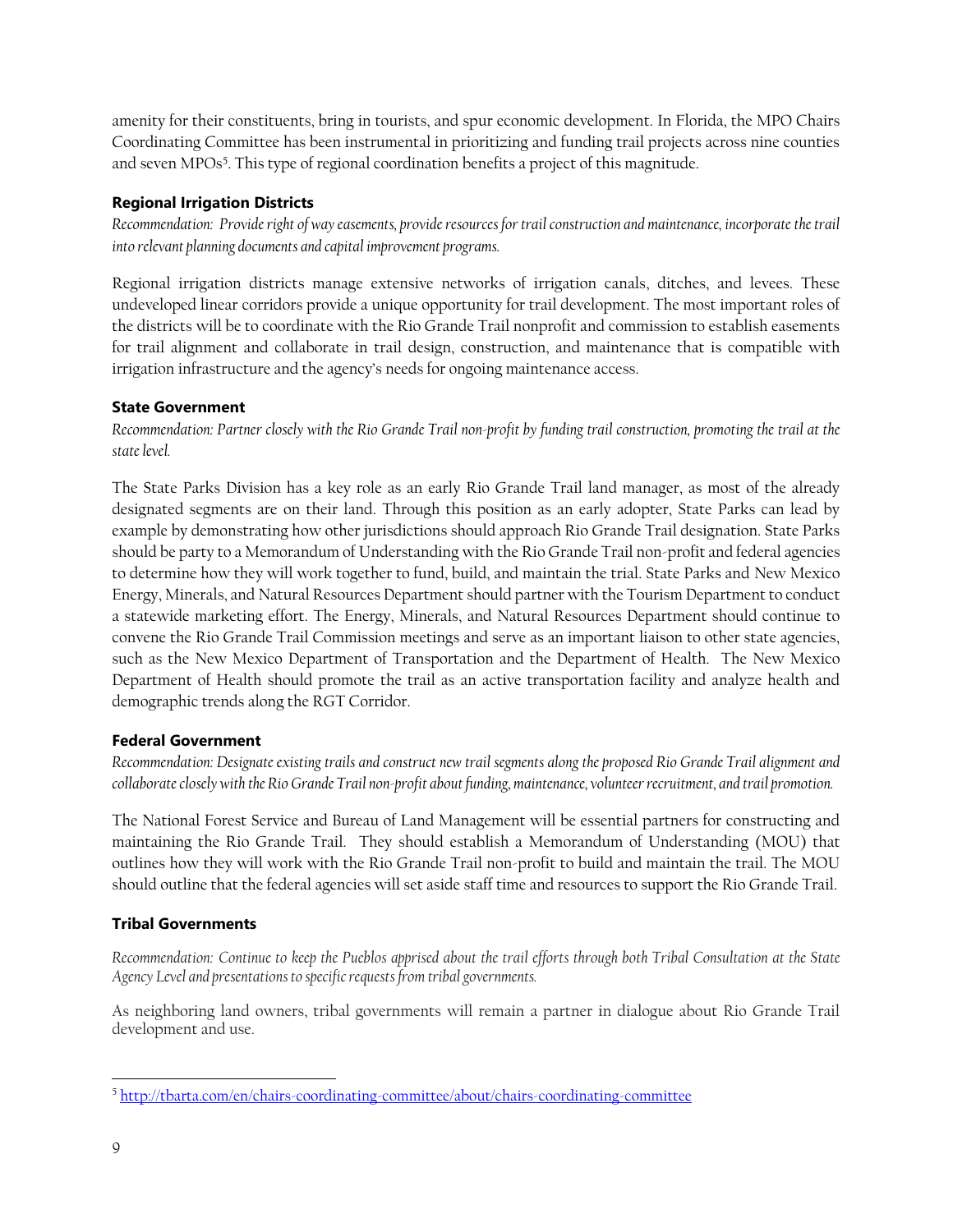#### **Non-Profits**

*Recommendation: Fellow non-profits, such as New Mexico Bike Summit and the Southern New Mexico Trail Alliance, should partner with the RioGrande Trail non-profit by cross-promoting programming and sharing best practices for trail advocacy in New Mexico.* 

Advocacy groups with aligned interests in trails, conservation, the Rio Grande River, and community development should partner with the Rio Grande Trail non-profit to coordinate marketing and lobbying efforts and to support events. Collaboration strategies include sharing initiatives through group communication channels, holding coordination meetings, and potentially jointly organizing an event or other action. The proposed Bi-Annual Rio Grande Trail Summit is a great opportunity for non-profits and other trail partners to gather, learn from one another, and coordinate for the years ahead.

#### <span id="page-9-0"></span>**Local Businesses**

*Recommendation: Contribute funding and/or volunteer with the Rio Grande Trail non-profit or other trail partner.* 

Businesses who seek to show they are invested in the community should contribute financially to building the trail or by volunteering their time. High-profile, well-designed trails spur economic development and boost quality of life, which brings direct benefits to the regional business community. Businesses should consider participating in the proposed Adopt-a-Trail program to help keep a specific section of trail clean and maintained. By Adopting a Trail, they get state-wide philanthropic publicity that will be directly beneficial to their community reputation.

#### <span id="page-9-1"></span>**Volunteers**

*Recommendation: Attend events, assist with trail maintenance, and advocate on behalf of the Rio Grande Trail.* 

A strong contingent of dedicated volunteers is essential for the Rio Grande Trail to become a reality. Building, maintaining, and promoting an almost 400-mile trail requires dedication and hard work from communities and individuals across the state. Volunteers are invited to help in as small or large a role as they wish. The Rio Grande Trail non-profit will create and maintain a streamlined volunteer portal on the trail website as a one-stop-shop for people interested in getting involved. Volunteers can help by:

- communicating with an elected official on behalf of the trail,
- sharing information on social media,
- attending a trail clean-up or maintenance event,
- assisting with non-profit administrative tasks,
- or stepping into a leadership role with the Rio Grande Trail non-profit.

#### <span id="page-9-2"></span>**Neighboring States**

*Recommendation: Continue to partner with the Rio Grande Trail, New Mexico State Parks, and groups along the state border to connect their Rio Grande Trail segments to the New Mexico portion.* 

Trail advocates and public officials in Colorado and Texas have both expressed interest in linking their Rio Grande Trail segments with New Mexico. In Texas, the Paso del Norte Health Foundation is collaborating with trail stakeholders to build a connecting segment. New Mexico's Bureau of Land Management is an important liaison for connecting with Colorado trails in the north.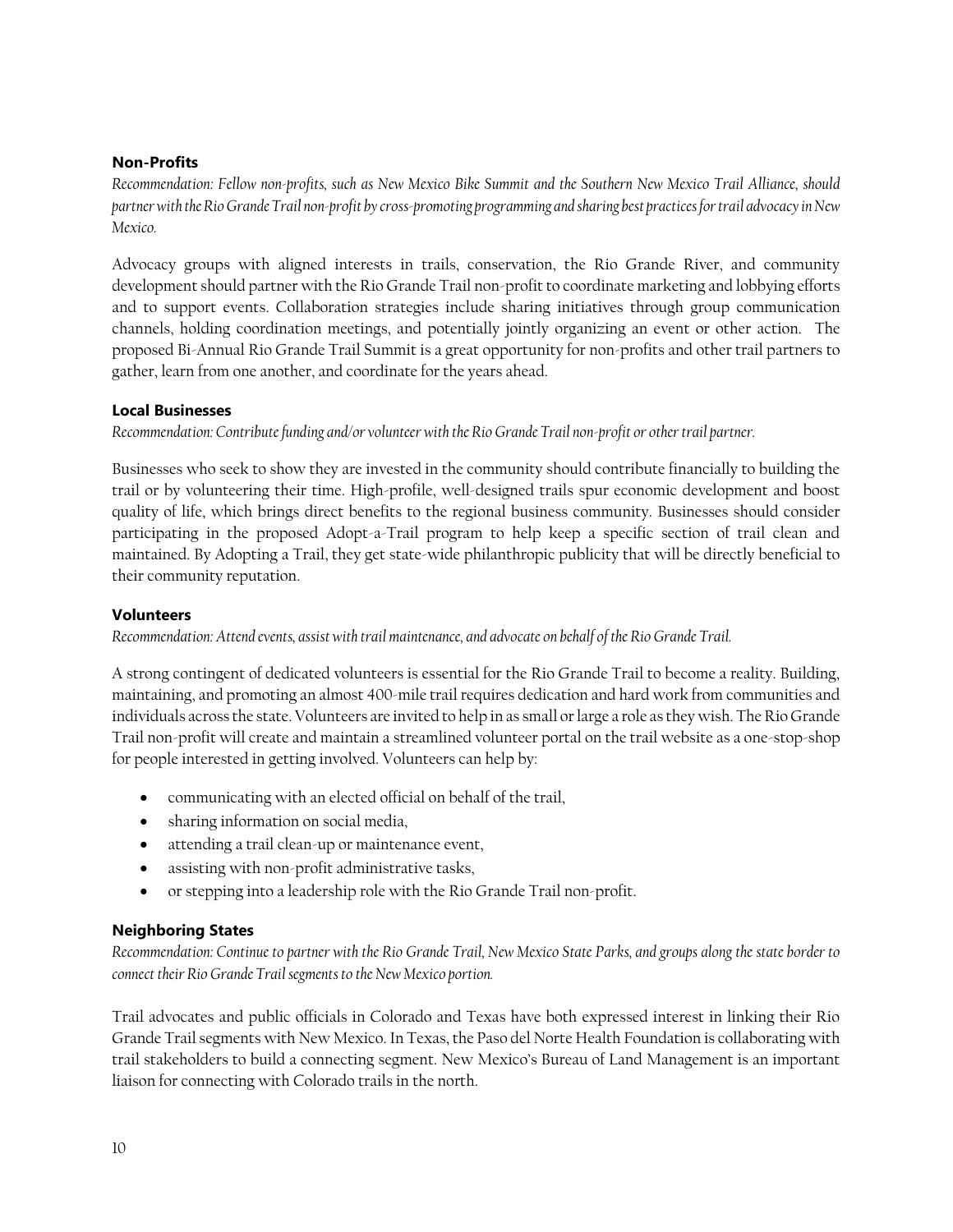# <span id="page-10-0"></span>**Trail Segment Designation**

### <span id="page-10-1"></span>**Current Designation Process**

Rio Grande Trail segments are currently designated according to the "Process for Interim Designation of Segments of the Rio Grande Trail" passed by the Rio Grande Trail Commission in 2017. The application process for designation is as follows:

- Landowner and/or land manager submits a request for designation to the RGT Commission.
	- o Request includes:
		- Location
		- How the proposed segment supports the vision of the RGT;
		- Evidence of public support for RGT designation;
		- Accessibility of the segment to the public and user groups;
		- Ease with which the trail can readily be incorporated into the system;
		- Evidence that all necessary environmental impact studies and cultural surveys have been completed and negative impacts addressed;
		- Evidence of adequate capacity of landowner or land manager to maintain and manage the segment;
		- Identification of how public safety concerns will be addressed
		- Documentation of safe, sustainable trail design
- Landowner and/or land manager presents to the Commission, responds to public comment, and follows up with a written submittal.
- Written submittals from the landowner and/or land manager would be reviewed by a designated working group (or possibly a subcommittee of the Alignment and Design working groups members) for review and ranking according to a point system developed for that purpose based on the items identified above.
- The results of the review would be submitted at a subsequent RGT Commission meeting for consideration. Segments adequately meeting the above characteristics would be recommended for designation by the RGT Commission.

### <span id="page-10-2"></span>**Future Designation Process**

*Recommendation*: *The designation process will be managed by the Rio Grande Trail non-profit, which will make recommendations to the Rio Grande Trail Commission for review and consideration for approval.*

After the creation of the Rio Grande Trail non-profit, the Rio Grande Trail Commission should incorporate the group into the segment designation process, while continuing to give final approval. The non-profit should work with the individual land owners to put together the designation proposal then bring a list of recommended segments to quarterly Commission meetings for final approval. NM Legislature House Bill- 563 will need to be amended to include this role for the trail non-profit in the Rio Grande trail designation process. Currently the Rio Grande Trail holds sole responsibility for defining and designating trail segments.

### <span id="page-10-3"></span>**Land Manager Liability**

As sovereign entities, local governments are protected by additional limitations on liability for injuries occurring on government-owned property. In New Mexico, private land owners who allow the trail to pass through their land are not held liable for those using their land for the purposes of hunting, fishing, hiking, or other recreational activities. By allowing access to their land, they are not agreeing to maintain the trail or issuing any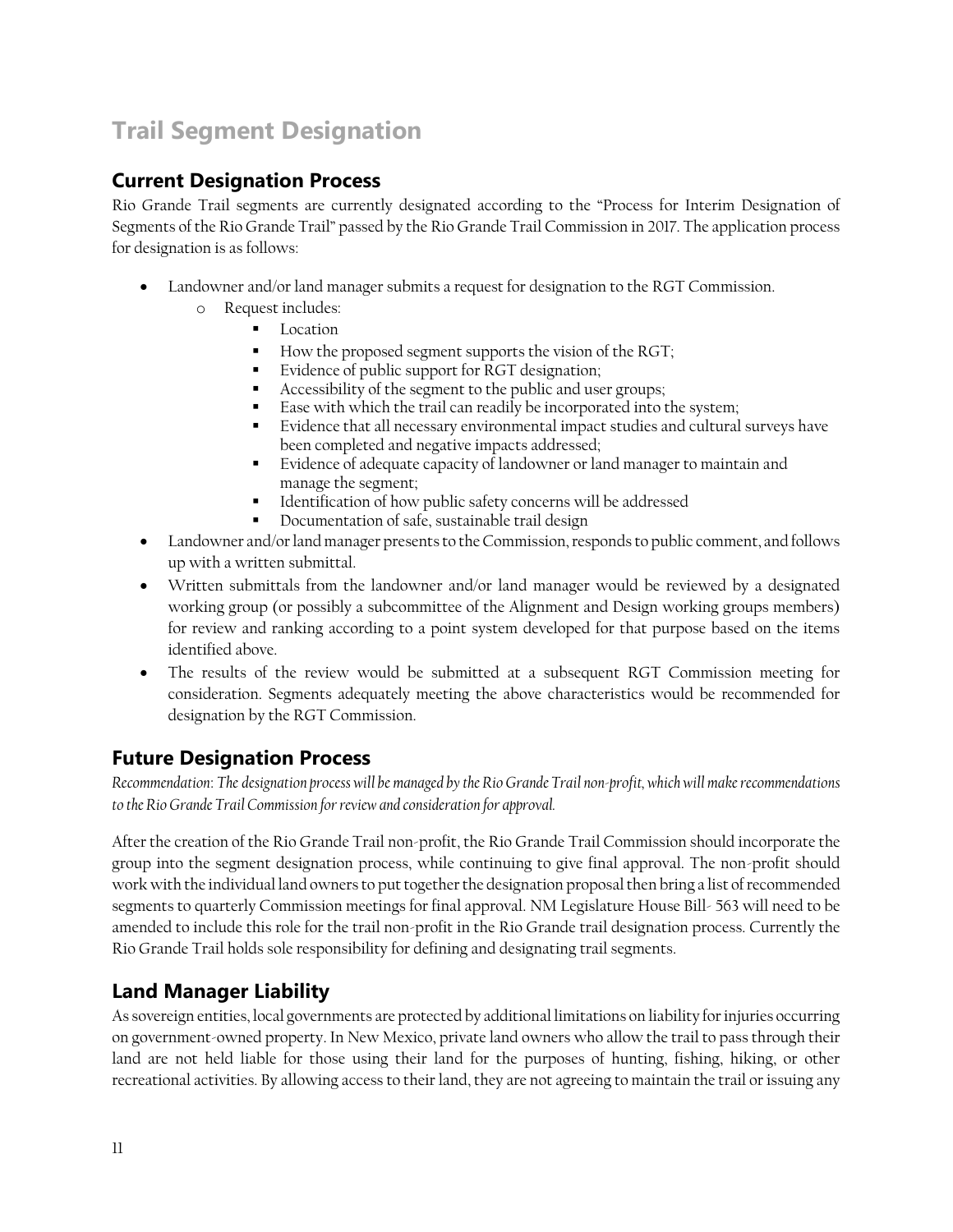assurance that their land is safe.<sup>6</sup> **This statute protection will encourage private land holders to allow the trail to pass through their land.** 

### <span id="page-11-0"></span>**Long-term Trail Access**

*Recommendation: Provide optional conservation provisions for Rio Grande trail easements. These protections should be available for interested land owners, but not a required component of trail designation on private land.* 

As the Rio Grande Trail partners work to build and link together a continuous trail across the state, it will be important to consider how the trail corridor will be protected over time. Some trails, such as the Palmetto Trail, do not prioritize legally protecting the trail corridor from development because it can deter property owners from agreeing to allow the trail to pass through their land. They prioritize continuity over conservation, in the short term, by using less restricted trail easements.

When possible, however, a conservation easement can be used to protect the trail for future generations by for guaranteeing the trail can exist in perpetuity. Land owners may choose to donate a conservation easement, while others will require negotiation for tax benefits. The New Mexico Land Conservancy primarily uses this legal tool in their work.<sup>7</sup>

# <span id="page-11-1"></span>**Promoting the Vision**

Though the Rio Grande Trail effort is just getting underway, great strides have been made to develop a unified branding and marketing strategy. Local officials, adventure enthusiasts, and other community members are starting to recognize "red chili" color and local flora and fauna that demark official RGT materials. Momentum is starting, but intentional, creative methods are required to interest people in using the trail and devoting time to make the vision a reality. At this early, developmental stage of the Rio Grande Trail, promotion must focus on the existing trail segments, as well as the long-term vision for a cross-state trail.

This section will offer trail promotion recommendations towards three targeted outcomes that balance those short and long-term priorities: trail usage, "friendraising" and fundraising. Trail usage is about getting people out using the trail and ensuring they have a positive experience. "Friendraising" covers building partnerships and recruiting volunteers. Finally, fundraising encompasses seeking grants and sponsor dollars to the support the trail non-profit, fund trail development, and pay for trail maintenance. Here's a short list of promotional recommendations for the RGT

- Establish a Gateway Community Program to promote the stories of small towns along the trail, bring them economic benefits, and involve them in planning for programming and events.
- Establish the RGT as the conduit connecting communities, local and state destinations, geographies, health, quality of life, and economic vitality in New Mexico.
- Continue to develop the trail website as an up-to-date source of information about the RGT.
- Develop marketing campaigns designed to solicit donations to the trail effort and to recruit volunteers.
- Promote the Rio Grande Trail as a complement and linkage to the other long-distance trails: El Camino Real National Historic Trail and the Continental Divide National Scenic Trail

 $\overline{a}$ 

<sup>6</sup> [NM Stat § 17-4-7 \(2016\)](https://law.justia.com/citations.html)

<sup>7</sup>New Mexico Land Conservancy. "Introduction to Conservation Easements." http://www.nmlandconservancy.org/nm.php/conservation\_easements/ce\_info/ce\_introduction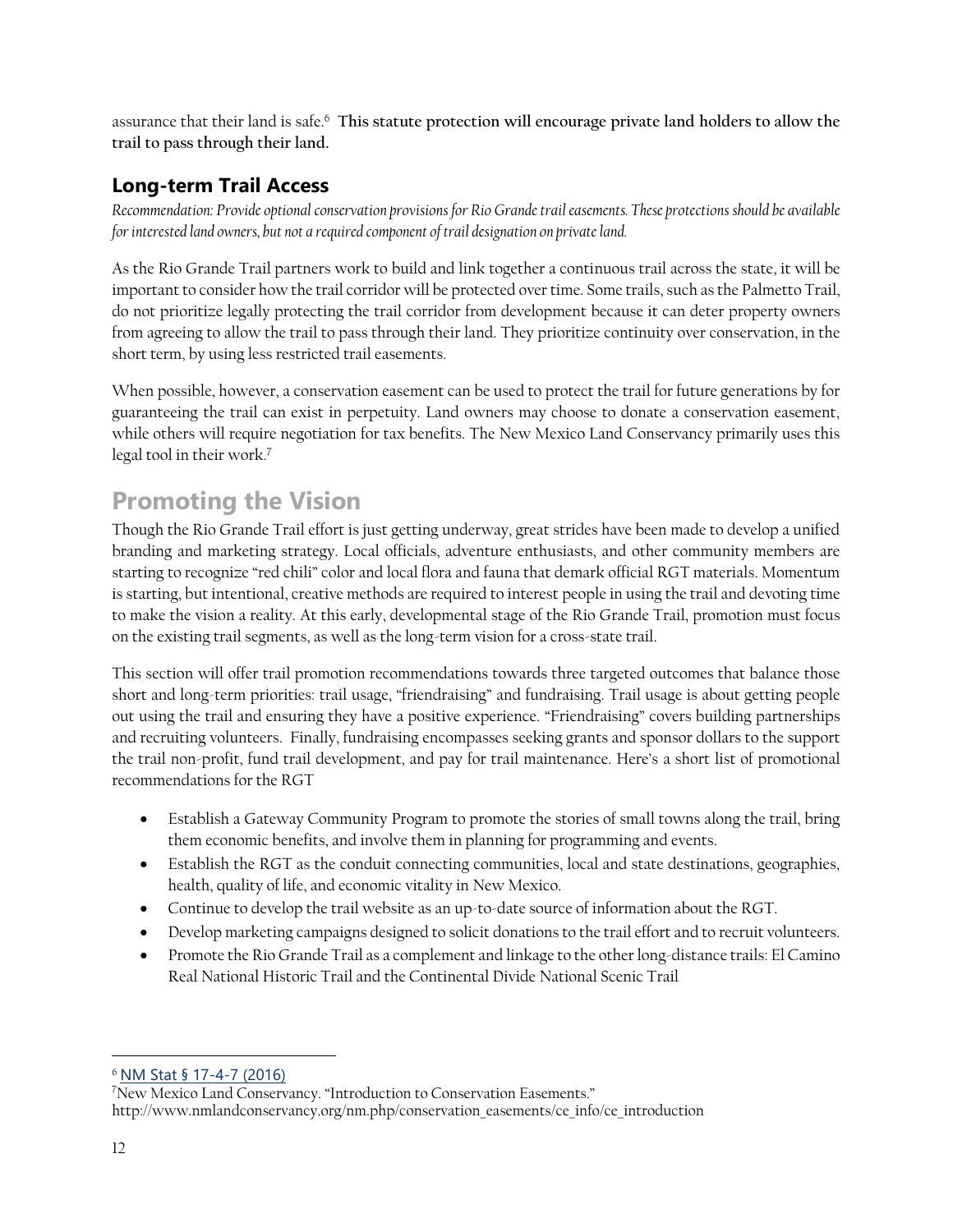### <span id="page-12-0"></span>**Trail Usage**

A good trail will market itself over time, but new ones require marketing and promotion to highlight experiences offered on the trail. As the Rio Grande Trail begins to take shape, branding and marketing will be essential to get people out enjoying the trail segments that already exist. A strong, identifiable, positive public perception of the trail will build support for ongoing efforts to complete the trail across the whole state.

### <span id="page-12-1"></span>**Trail Branding**

*Recommendation: Continue to develop a unified brand that is pervasive across different aspects of the trail—from promotional materials to wayfinding signage to the look and feel of trail heads. (immediate)* 

Branding is a widely used term to describe the perception of a product or service in a target audience's mind. For a trail, a brand includes user experience, logo, signage, purpose, safety, comfort, programming, funding, sponsors, and supporters. Everything from how and email is written to the attitude of a person answering the phone reflects a brand.

For a long-distance trail that links many different trails and systems, each with their own alternative names, creating a **unified overarching brand is essential for building awareness and for user navigability**. The Pacific Crest Trail is an excellent example of unified branding done well and cohesively over thousands of miles of trail. The PCT adds their logo and signs along the route according to very specific design guidelines but does not replace their local names. The PCT uses "reassurance markers" (logos on trees or signs) at intersections to avoid replacing existing wayfinding where ever possible.

**Trail branding is off to a strong start.** The Rio Grande Trail master planning process has convened several stakeholders working groups, virtual open houses, and other public engagement events. The tone and content of these conversations is the beginning of the Rio Grande Trail Brand. The word cloud below highlights what people are saying about the Rio Grande trail creation effort. The Rio Grande Trail Commission has also approved a signature "look and feel" for the Rio Grande trail materials. The chosen color pallet, typology, and signature flora and fauna designs are attractive and instantly recognizable. Branded promotional materials are available for use on the project website: http://www.riograndetrailnm.com .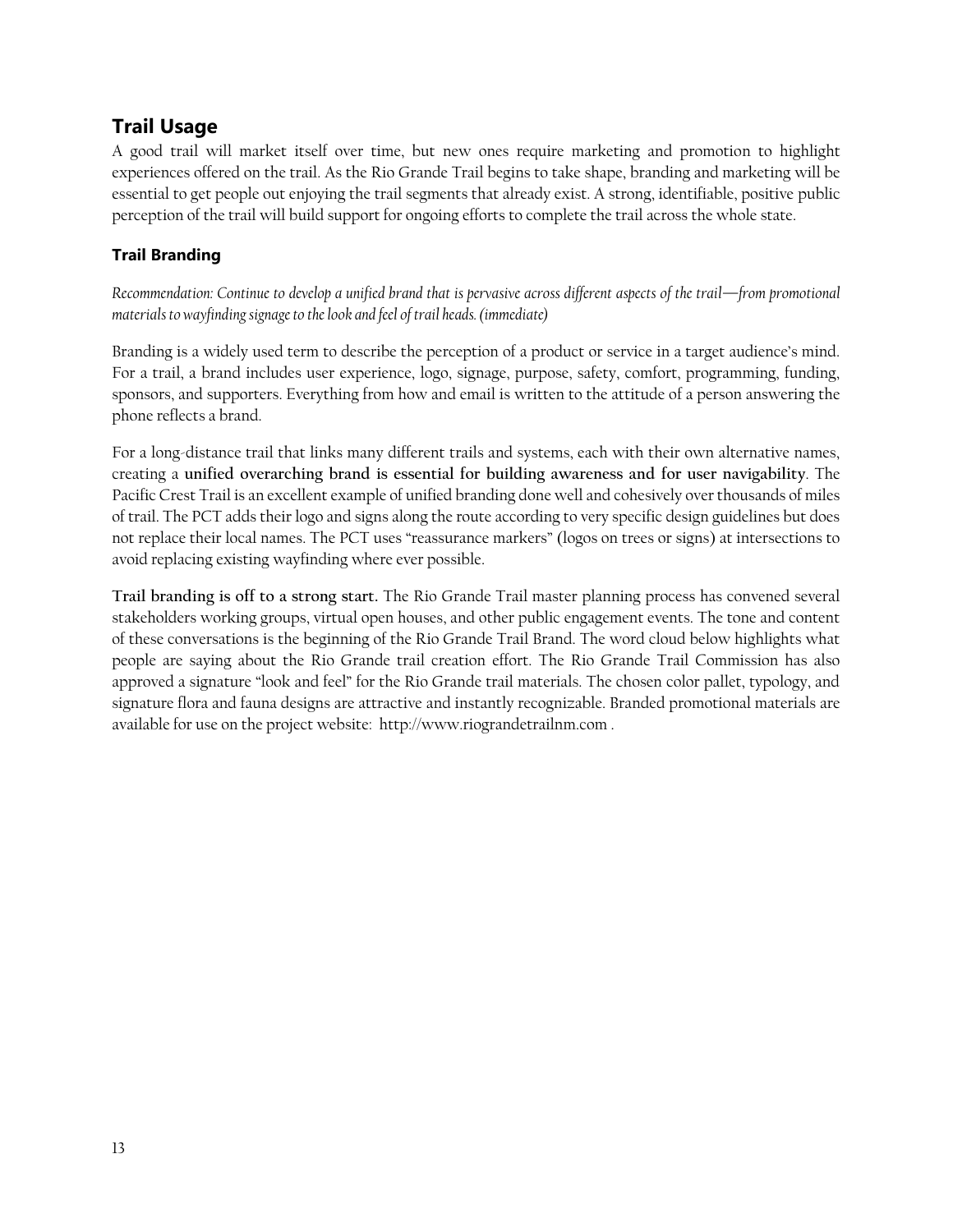

*This word cloud illustrates resonant attributes of the trail creation effort—the beginning of a brand.* 



*The Project Team developed a signature graphic "look and feel" for the Rio Grande Trail that embodies the state's distinct natural landscapes and unique culture.* 

#### <span id="page-13-0"></span>**Consistent Online Presence**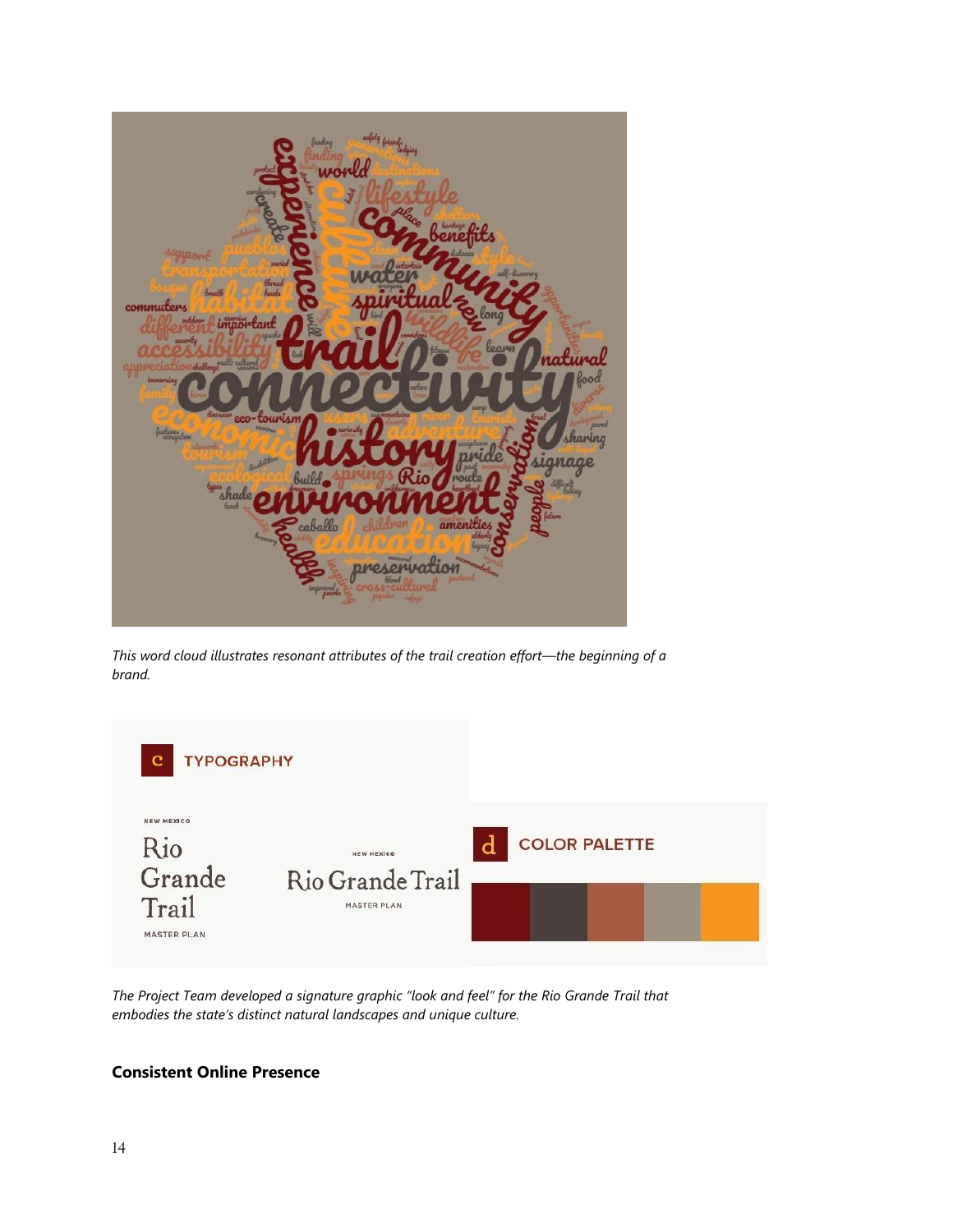### *Recommendation: Develop and maintain a consistent online presence through the trail website, social media, and relevant trail apps. (immediate)*

The Rio Grande Trail non-profit should continue the Rio Grande Trail website established through the master planning process. The URL purchased through the NM Tourism Department i[s www.RioGrandeTrailNM.com.](http://www.riograndetrailnm.com/) The site already sees fairly high traffic and is promoted on all Rio Grande Trail promotional materials developed through the master plan project. The website should be updated regularly with new and accurate content to encourage repeat visits. The website should reflect the personality of the Rio Grande Trail and offer useful resources for trail users, partners, volunteers, and sponsors. Given the many land managers along the trail, establishing opportunities within the website to link directly to a land manager's website for trail maintenance or user information, or to have that information automatically populate the Rio Grande Trail website, will be critical.

Rather than creating a new, independent app, the Rio Grande Trail non-profit can leverage existing resources for a more time and resource efficient way to share information broadly to users. The following is a sample of popular trail apps, where up-to-date trail information is directly accessed by users:

- AllTrails (free)
	- o Features: allows users to search based on location for nearby trails, use GPS to navigate on the trail, view high quality maps, leave photos of scenic places, and connect with other users.
- MapMyHike (free)
	- o Features: allows users to map trails, view popular treks, connect with other users, and use health tracking technology.
- CycleMap (free)
	- o Features: plan and get detailed information about bike routes, learn about points of interest and amenities along your route, discover new routes and use them offline.
- EQUITrail (\$4.99)
	- o Features: view and download equestrian trail maps, share trail information with other users
- TrailForks (free)
	- o Features: interactive mountain bike trail maps with topographic layer, access information, points of interest, trail popularity and ratings, compass, and GPS tracking.

### <span id="page-14-0"></span>**Tourism Campaign**

*Recommendation: The Rio Grande Trail non-profit should partner with the State of New Mexico Tourism Department to create a tourism campaign to invite and encourage visitors from outside New Mexico to visit the Rio Grande Trail. (future)*

This promotional campaign would be modeled after the current "New Mexico True Campaign," which focuses on the state's authenticity, culture, and natural landscapes. The ongoing campaign connects communities, outdoor recreation, cuisine, history, culture into an enticing pitch to seek new experiences in New Mexico. The Rio Grande Trail will be the newest asset of national significance and a valued local amenity. Partnership with the State of New Mexico Tourism Department will legitimize the trail and boost awareness of the effort across the nation. The tourism campaign should be implemented when there is at least one 100-mile continuous segment of designated trail, as that is the length that studies show begins to attract large scale numbers of cycle tourists.<sup>8</sup>

 $\overline{a}$ <sup>8</sup> Trail Towns: Proven Steps to Boost Your Trail Town Growth. Rails-to-Trails Conservancy. Webinar February 2018.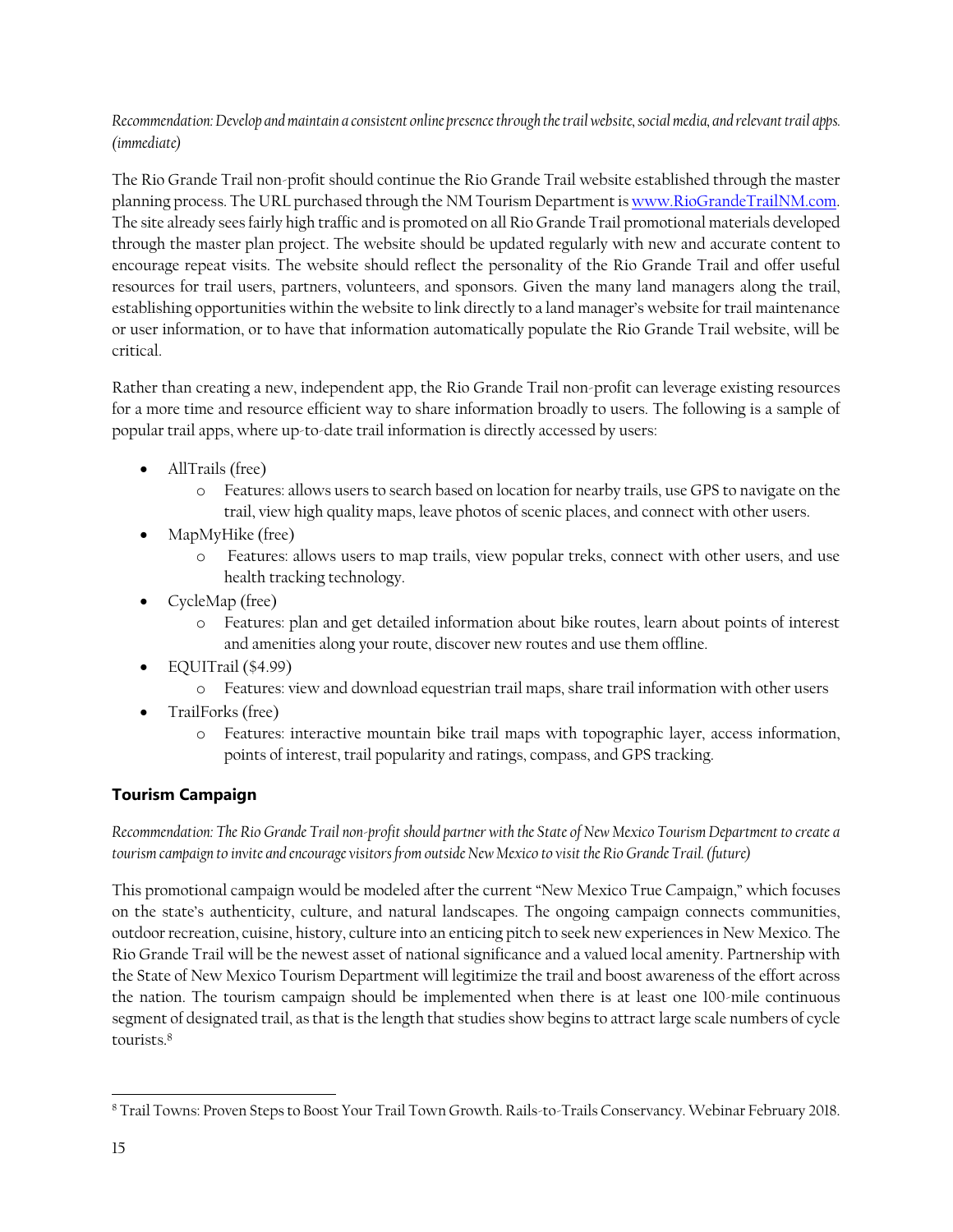### <span id="page-15-1"></span><span id="page-15-0"></span>**Friendraising Volunteer Programs & Events**

*Recommendation: The Rio Grande Trail non-profit should work with state, regional, and local partners to organize and implement community events and cultivate volunteers to help build, maintain, and promote the trail. (immediate)*

In a coordinated effort across the corridor, trail managers should work with the trail non-profit to host **National Trail Day events** on as many segments of the existing trail as possible. Special events are a useful tool for inviting new users to experience the trail and obtaining media attention. By organizing many events across the Rio Grande Trail corridor, the trail's magnitude and potential will be evident. The Palmetto Conservation Foundation has used this event planning strategy to successfully raise the profile and garner statewide interest in South Carolina. **Volunteer events – or larger scale efforts such as volunteer vacations (offered by a variety of national organizations) - not only accomplish small improvement projects, but also engender a sense of ownership and create ambassadors for the trail.**

In 2016, the Pacific Crest Trail Association leveraged **\$2.5 million in volunteer hours,** highlighting the powerful potential impact created by cultivating a strong network of Rio Grande Trail supporters.<sup>9</sup> The Palmetto Conservation Foundation's **volunteer partnership with AmeriCorps** is an excellent example for how the Rio Grande Trail non-profit can create employment opportunities and training for New Mexican youth, while simultaneously building and maintaining the trail. Palmetto's Conservation Corps launched in 2016. The group's crews have maintained and built numerous sections of trail, as well as responded to natural disasters and learned about environmental conservation.

**EMNRD already manages the New Mexico Youth Conservation Corps program and the Rocky Mountain Youth Corps is an AmeriCorps-affiliated nonprofit, with offices in the Upper Rio Grande and Middle Rio Grande regions.** These groups provide a critical long-term basis for volunteerism, youth engagement, and establishing volunteer partnerships across the state, Additionally, the Rio Grande Trail non-profit should **tap into existing user coalitions**, such as mountain bike and equestrian groups, as volunteers and trail ambassadors. This model has proven successful with other long-distance trails and has the potential to lessen user group conflict by creating joint stewards of a shared resource.

### <span id="page-15-2"></span>**Bi-annual Rio Grande Trail Summit**

*Recommendation: The Rio Grande Trail non-profit should convene a bi-annual Rio Grande Trail Summit to bring public trail partners, Gateway Communities, volunteers, and non-profit staff together to celebrate successes and learn from work being done around the state. (mid-term)*

A trail summit would be a regular way to gather input from user groups and make sure they have a voice in the management of the Rio Grande Trail. The Continental Divide Trail hosts a fun CDT Day that brings users and partners together from across the state. This Summit would complement that effort by targeting practitioners more than individual community members. The Carolina Thread Trail hosts a trail forum each year where industry innovators, trail enthusiasts, and communities across 15 counties in North and South Carolina. This day-long event raises money for the trail through sponsorships, facilitates sharing information between different trail groups, and provides a perfect way to publicize Thread Trail victories from the year.

 $\overline{a}$ <sup>9</sup> [Larabee, Mark. The PCTA goes to Washington on behalf of](file:///G:/My%20Drive/Operations%20and%20Maintenance%20Cost/RGT/Larabee,%20Mark.%20The%20PCTA%20goes%20to%20Washington%20on%20behalf%20of%20Trails.%202/24/17.%20https:/www.pcta.org/2017/pcta-goes-washington-behalf-trails-45776/) Trails. 2/24/17. https://www.pcta.org/2017/pcta[goes-washington-behalf-trails-45776/](file:///G:/My%20Drive/Operations%20and%20Maintenance%20Cost/RGT/Larabee,%20Mark.%20The%20PCTA%20goes%20to%20Washington%20on%20behalf%20of%20Trails.%202/24/17.%20https:/www.pcta.org/2017/pcta-goes-washington-behalf-trails-45776/)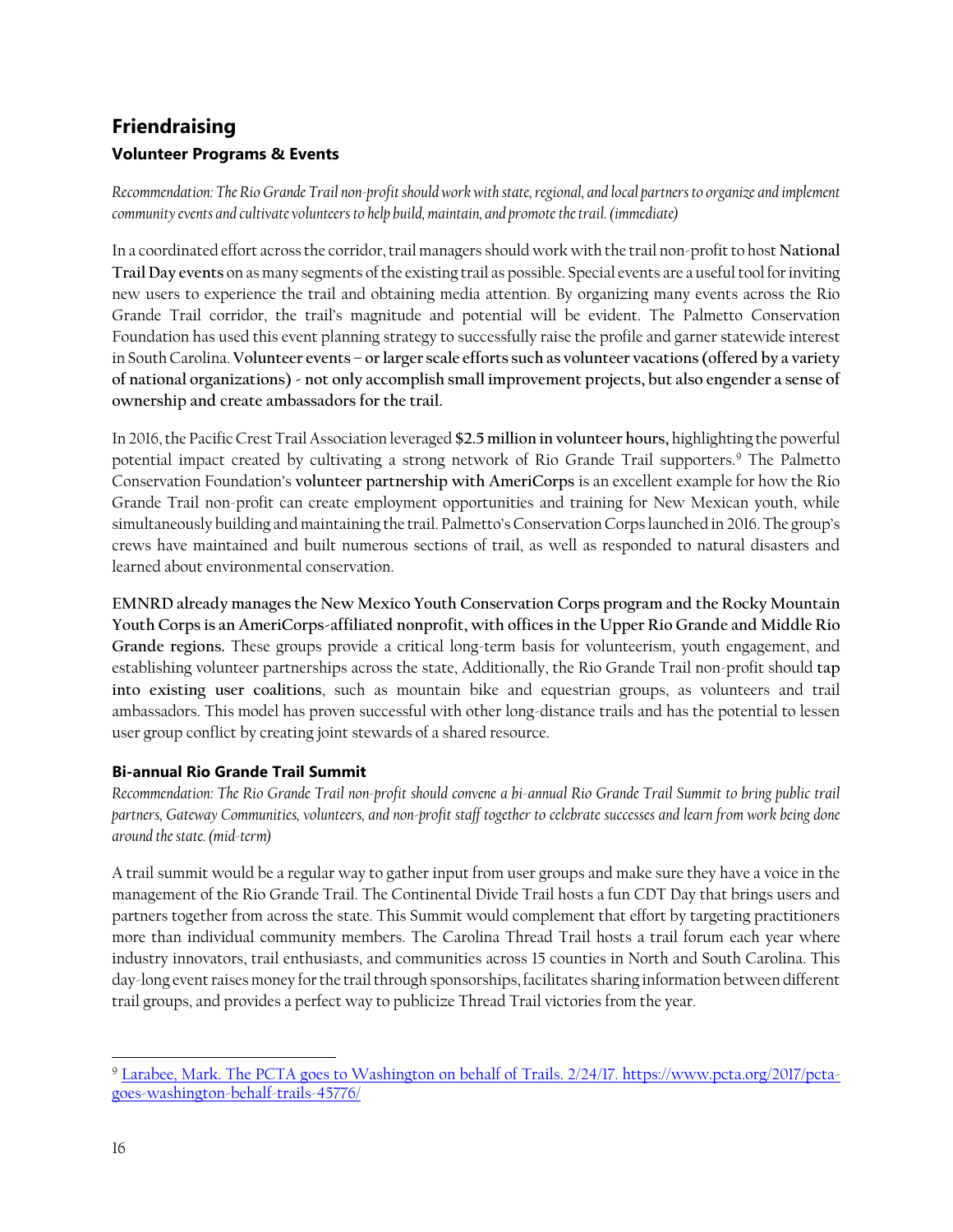#### <span id="page-16-0"></span>**Gateway Communities Program**

*Recommendation: The Rio Grande Trail non-profit should establish a Gateway Communities program to connect trail users with towns along the route for food, lodging, cultural amenities, or additional recreation activities. Program implementation will foster strong relationships with local municipalities and provide resources for developing connector trails from communities to the Rio Grande Trail. (mid-term)*

In addition to connecting town to trail and establishing activity hubs with needed amenities, Gateway Community programs, also known as Trail Town programs, assist with research, business and real-estate development, and marketing. The program must have joint buy-in from the non-profit and the local community. Communities can self-select to apply or the non-profit can nominate strategically-located communities. Through the application process, potential Gateway Communities should confirm their willingness to participate and pledge resources to develop their program.

Other long-distance trails, such as the Arizona Trail and Great Allegheny Passage have used Gateway Community programs successfully to foster economic development, create jobs, and provide appealing amenities to trail users. In addition to those benefits, the Arizona Trail program found that Gateway Community residents are much more likely to volunteer or promote the trail on their own. Finally, Gateway Community programs often inspire overnight trips, which generate 6 times the revenue than a day trip.<sup>10</sup>

### <span id="page-16-1"></span>**Fundraising**

### <span id="page-16-2"></span>**Targeted media relations**

*Recommendation: The Rio Grande Trail non-profit should use targeted media relations to celebrate success and show progress*  towards a completed trail. Ideal coverage will make being a part of the vision irresistible and serve as a fundraising tool. (immediate)

The State Parks Division has already seen good coverage of Rio Grande Trail master planning efforts. The Rio Grande Trail non-profit and state agency partners should nurture these nascent relationships with reporters around the state. Stories that resonate across the state, such as National Trail Day events, economic impact study results, or sponsorship campaign launches, should be the focus of press releases and press conferences. Earned media is also a great tool for giving valuable credit to trail sponsors.

### <span id="page-16-3"></span>**Brochure & collateral**

*Recommendation: Local community partners, volunteers, the Rio Grande Trail non-profit and others should use the brochure and collateral developed as part of the master planning process. Additionally, the Rio Grande Trail non-profit should publish an Annual Trail Report to serve as a marketing tool and project update for lobbying purposes. (immediate)*

The Rio Grande Trail Master Plan is accompanied by a suite of promotional materials. The posters and brochure are user-friendly and easily available in both web-ready and print-ready versions on the project website. The Rio Grande Trail non-profit should build from this suite of products to provide regular updates (every two years) as well as expand the suite. The promotional materials provide a basis for developing sponsor- and donor-facing handouts, as well as annual benchmarking report to show progress in trail development, fundraising, and friendraising. Recognizing measurable success is an important step towards making the case for potential funders and long-term resource partners.

### <span id="page-16-4"></span>**Sponsor benefits program**

 $\overline{a}$ <sup>10</sup> Trail Towns: Proven Steps to Boost Your Trail Town Growth. Rails-to-Trails Conservancy. Webinar February 2018.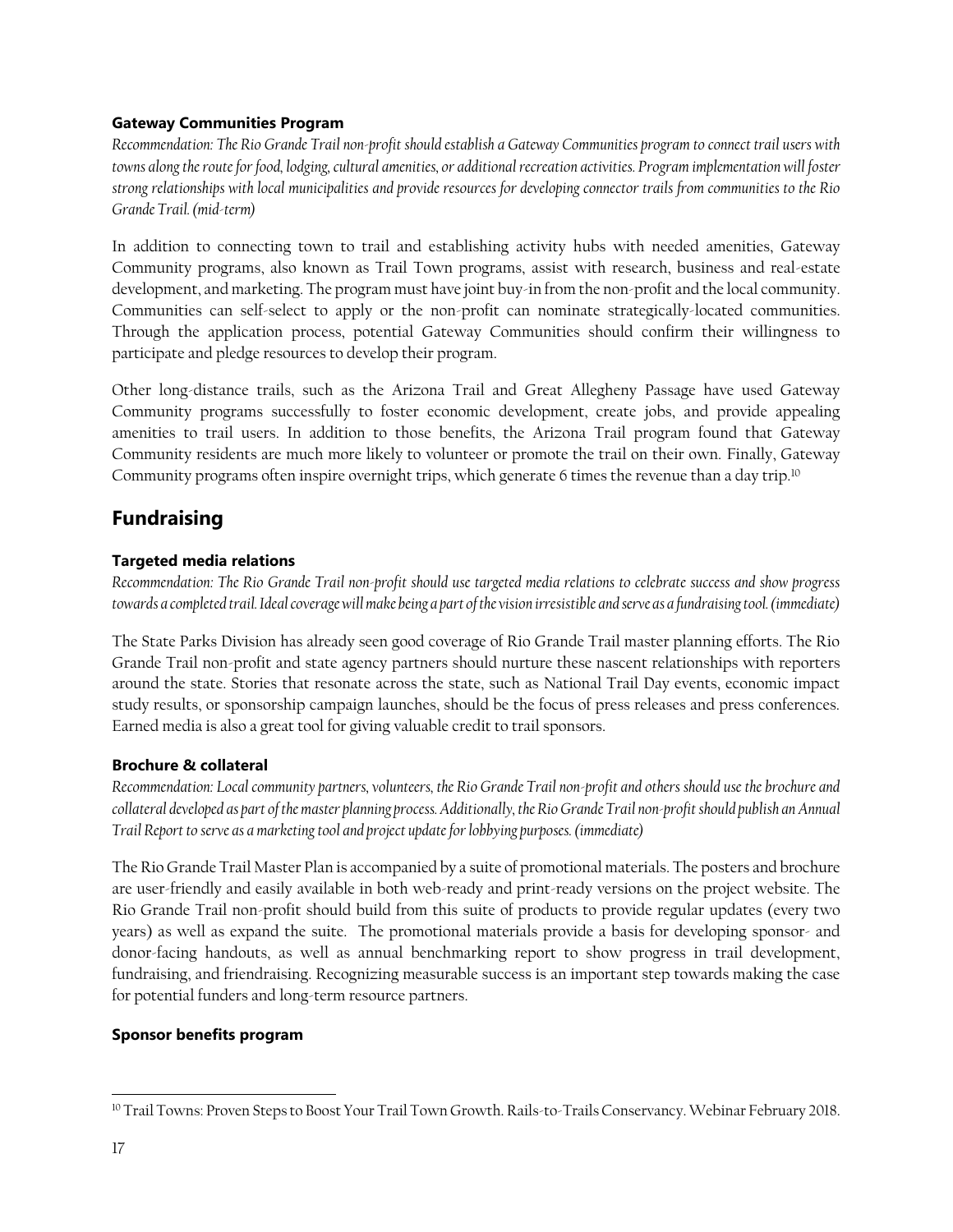*Recommendation: The Rio Grande Trail non-profit should develop a trail sponsor program and Adopt-a-Trail program. The nonprofit's Adopt-a-Trail program should draw from and work in tandem with New Mexico State Park's sponsorship program and provide guidance for how the Rio Grande Trail program should work with local jurisdictions. (immediate)* 

The trail sponsor program should feature different ways that businesses, foundations, and individuals can advertise their financial contributions to the trail. Sponsors at different levels will be recognized on the trail website, printed materials, collateral (patches, stickers, water bottles, t-shirts etc) and potentially verbally as a part of media coverage. The trail non-profit must work closely with the Rio Grande Trail Commission, all partner land managers along the trail, and other key stakeholders to decide which parts of the trail they are willing to sell to sponsors. For example, the Palmetto Conservation Foundation allows sponsors to brand physical pieces of infrastructure (such as the Advance America Bridge or the Blue Ridge Electric Co-op Passage) while other trails, like the Colorado Trail Foundation are very successful at leveraging donations and sponsorships without displaying logos or branding trail infrastructure. Sponsor contributions have the potential to fund large percentages of the trail. For example, in 2015, the Arizona Trail Association received 37% of its annual operating budget from private sponsor, partially through its successful Adopt-a-Trail program and the Colorado Trail Foundation received over 80%.

## <span id="page-17-0"></span>**Managing Trail Use**

### <span id="page-17-1"></span>**Customer Service: Creating a courteous trail environment**

Agencies and organizations successful at keeping trails conflict-free identify pro-active outreach and engagement, combined with on-trail user information and management. These strategies are important and effective for creating a safe and courteous trail environment. Responsibility for creating this positive, safe environment is shared between the Rio Grande Trail non-profit and land managing agencies. The non-profit will take the lead on positive messaging and creating a courteous culture, while the trail managing agencies will use their pre-existing mechanisms for enforcing regulations.

### <span id="page-17-2"></span>**Education and Outreach**

• *Recommendation: Use positive messaging to advertise clear, enforceable trail rules and regulations regarding staying on designated trails, right-of-way, warning when overtaking, speed limits, etc. Negotiate with local trail section partners to create one cohesive set of rules for the trail.*

> For example, instead of posting a sign saying, "Don't speed" post one that states, "Please travel at a safe speed." Numerous studies show positive messaging achieves better overall compliance from road and trail users.<sup>11</sup>

• *Recommendation: Train staff and volunteers that a friendly, trail environment will foster a positive experience for users and preempt user group conflict. 12*

> Pair this approach with enforcement strategies such as monitoring, warnings, radar, and citations.

 $\overline{a}$ <sup>11</sup> Hoekstra, Tamara and Wegman, Fred. "Improving the effectiveness of road safety campaigns: Current and new practices." IATSS Research. November 22, 2010.

<sup>&</sup>lt;sup>12</sup> Trail Use Conflict Study. California State Parks Road and Trail Change in-Use Evaluation Process, prepared June 2012 by Alta Planning + Design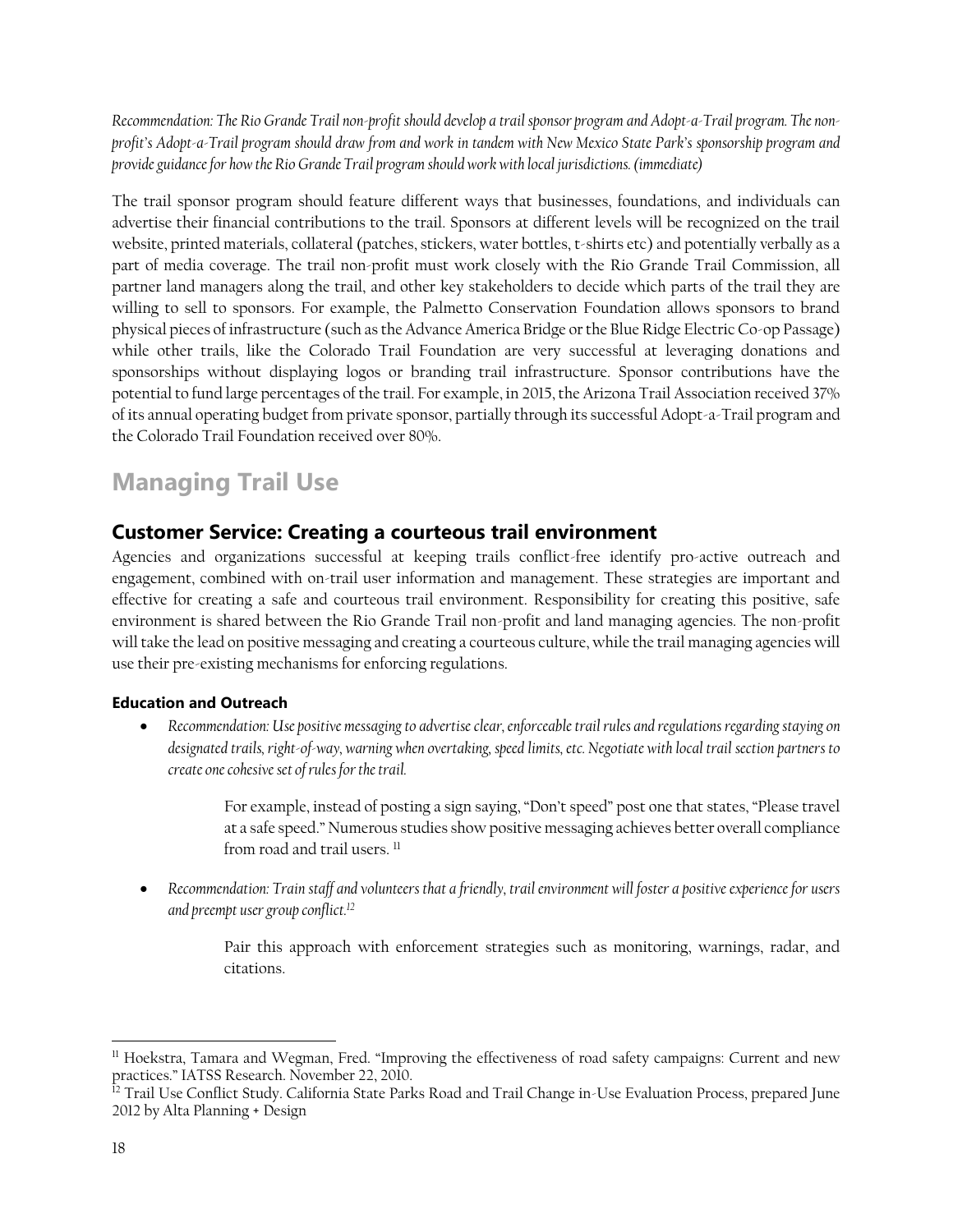• *Recommendation: Create a "Trail Rangers" program where volunteers can hand out local restaurant gift cards or other rewards for good trail behavior and report vandalism or maintenance issues. Involve different trail user group members as volunteers or paid Trail Rangers.* 

> The Fred Marquis Pinellas Trail, in Florida, has a successful application-based Trail Ranger Program. Many program volunteers are retirees from the neighboring community who enjoy the opportunity to patrol the trail by bike or on foot. The Rangers provide information to visitors, assist with light maintenance, and special events. Participation requires completing a certification course and 100 hours of service in the first year. Volunteer efforts are supported by law enforcement, because they cannot enforce speeding violations or other crimes.

• *Recommendation: Use the website and social media to share up-to-date information about changes to trail regulations, maintenance, and closures.* 

> Provide information to users about rules, polices, and advice for trail user respect, right-of-way requirements, courtesy, routes, destinations, and conditions. The non-profit should link to land managing agency websites with up-to-date information about trail conditions. This approach will save the non-profit from needing to devote as many hours keeping their website up to date.

### <span id="page-18-0"></span>**Trail Design**

Conflicts on paved trails tend to center on the speed differential of trail users with different skills and desired uses compared to other users, and on slower users blocking the trail. User conflicts can be a particular challenge at trail junctions and entry points, and at activity areas and other stopping points. Overall, actual accidents between trail users are quite rare. However, trail design, in addition to outreach and education, can facilitate a positive user experience.

*Recommendation: Particularly on newly built segments, design the trail using best practices that encourage good trail user behavior and avoid user conflict.* 

### **1. Tread Width and Passing Space**

Provide sufficient width of the trail tread and existing or created space to allow users to pass each other, either as a continuous condition, or as passing spaces at defined intervals. This also includes vertical clearance from overhanging trees and objects.

**2. Sight Distance**

Include adequate length of the trail visible ahead to the user. This is particularly important to resolve in conjunction with speed control features, turns, and sinuous layout.

### **3. Turn Radius**

Create a minimum inside radius of turns to ensure that they can be comfortably negotiated.

**4. Sinuosity** 

Lay out a trail with many curves and minimal straight sections (however, with sufficient sight distance). This helps limit the speed of mountain bikers and other users.

### **5. Speed Control Features**

Install pinch points, choke points, trail anchors, technical trail features, 'stiles', and other elements specifically designed to limit users' speeds.

### **6. Surface Texture**

Design the relative smoothness, evenness, and firmness of the trail tread to moderate travel speed by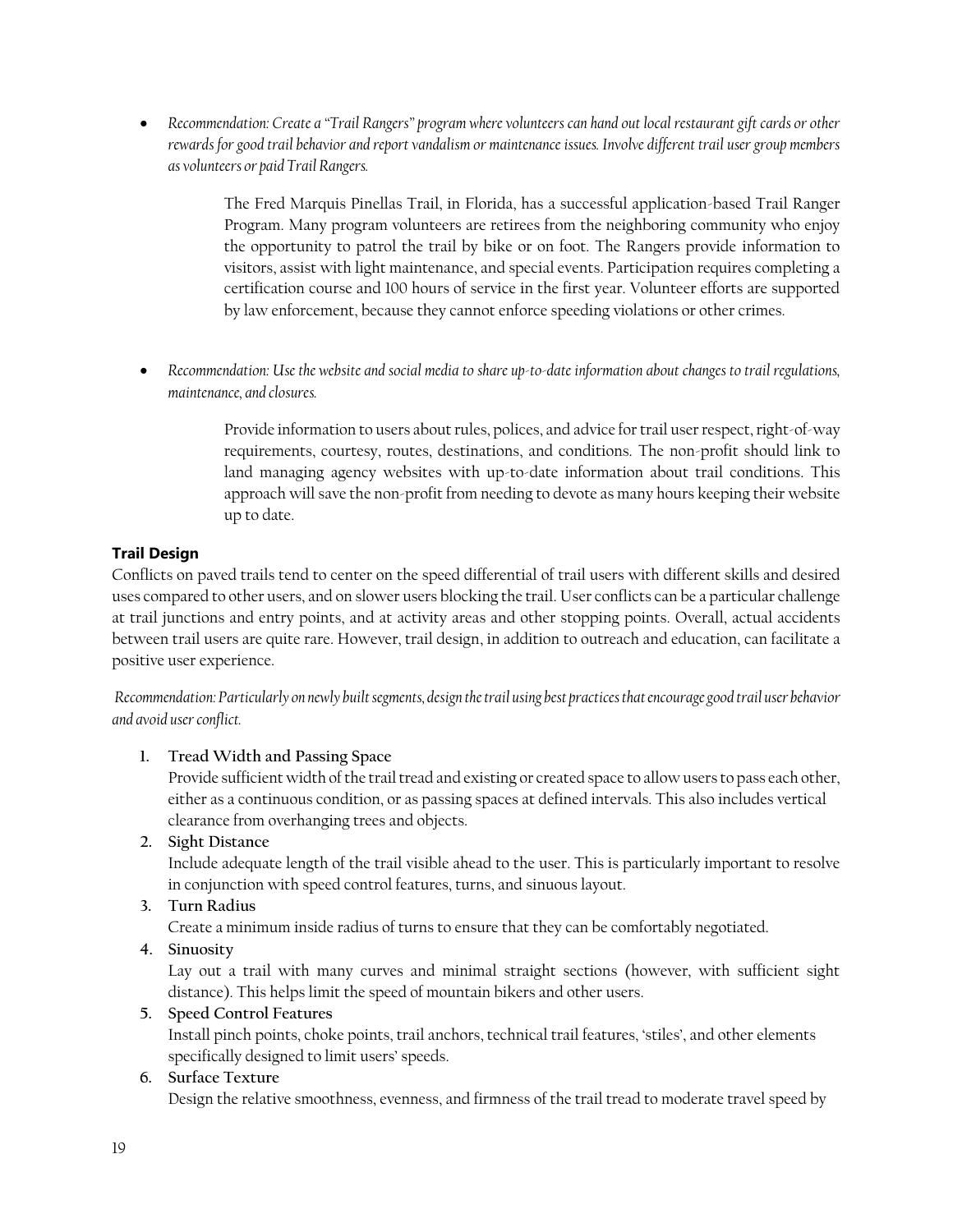mountain bicyclists, including the presence of irregularities.

**7. Low Trail Structures**

Avoid steps and waterbar structures that constrain access for horses and mountain bikers and can create points of conflict**.**

- **8. Gradient**  Apply design limits or variations in the gradient of the trail to allow for multiple uses.
- **9. Trail Layout and Classification** When considering trail suitability for multiple uses, factor the level of use of the trail, availability of alternative trails and routes, and the potential for trails to primarily serve one or multiple user types.

### <span id="page-19-0"></span>**Special Event Uses**

When special events are hosted on a passage of the Rio Grande Trail, a single day with a large volume of hikers, runners, or mountain bikers can create substantial maintenance issues, as well as conflicts with other users of the trail. The Rio Grande Trail non-profit should establish special event guidelines or requirements, as outlined below, and help the company or organization get the needed permits across jurisdictions. Legal concerns and logistical challenges preclude offering one single permit to hold events on the trail.

### <span id="page-19-1"></span>**Special Event Usage: "Passport to the Rio Grande Trail" Guidelines**

To ensure a successful event for all involved parties, guidelines should specify:

- Which sections of the passage are available for special events and which are not
- What types of events are permissible or prohibited (from mountain bike races to mud runs to scavenge hunts)
- Which months of the year or days of the week are available or restricted for special events

### <span id="page-19-2"></span>**Special Event Usage: Requirements**

To ensure a successful event for all involved parties, requirements should specify:

- A meeting with Rio Grande Trail non-profit staff and the landowner/land manager at least four weeks prior to the event.
- A special event usage fee and/or a negotiated donation amount to be provided to the Rio Grande Trail Maintenance Fund.
- Applying for appropriate permits for all affected jurisdictions. If possible, the Rio Grande trail nonprofit should work across partnerships to coordinate fee structures.
- Maintenance activities that need to occur within a set timeframe after the event to restore the trail's condition and repair any damage. (This could occur as a volunteer workday organized by the event promoter).
- Opportunity for the Rio Grande Trail non-profit to advertise at the event.
- Permission for the Rio Grande Trail non-profit to contact the event attendees (once) with an email inviting them to become members of and/or volunteer for the organization.

## <span id="page-19-3"></span>**Trail Maintenance**

Rio Grande Trail maintenance needs will vary along different trail segments, depending on surface and design, surrounding landscape, land manager, and other factors. Refer to the Rio Grande Trail Design Guidelines for the different Rio Grande Trail typologies. Trail segments that are within jurisdictions with maintenance capacity, such as State Parks, BLM, or a municipal park's department, will not need trail maintenance guidance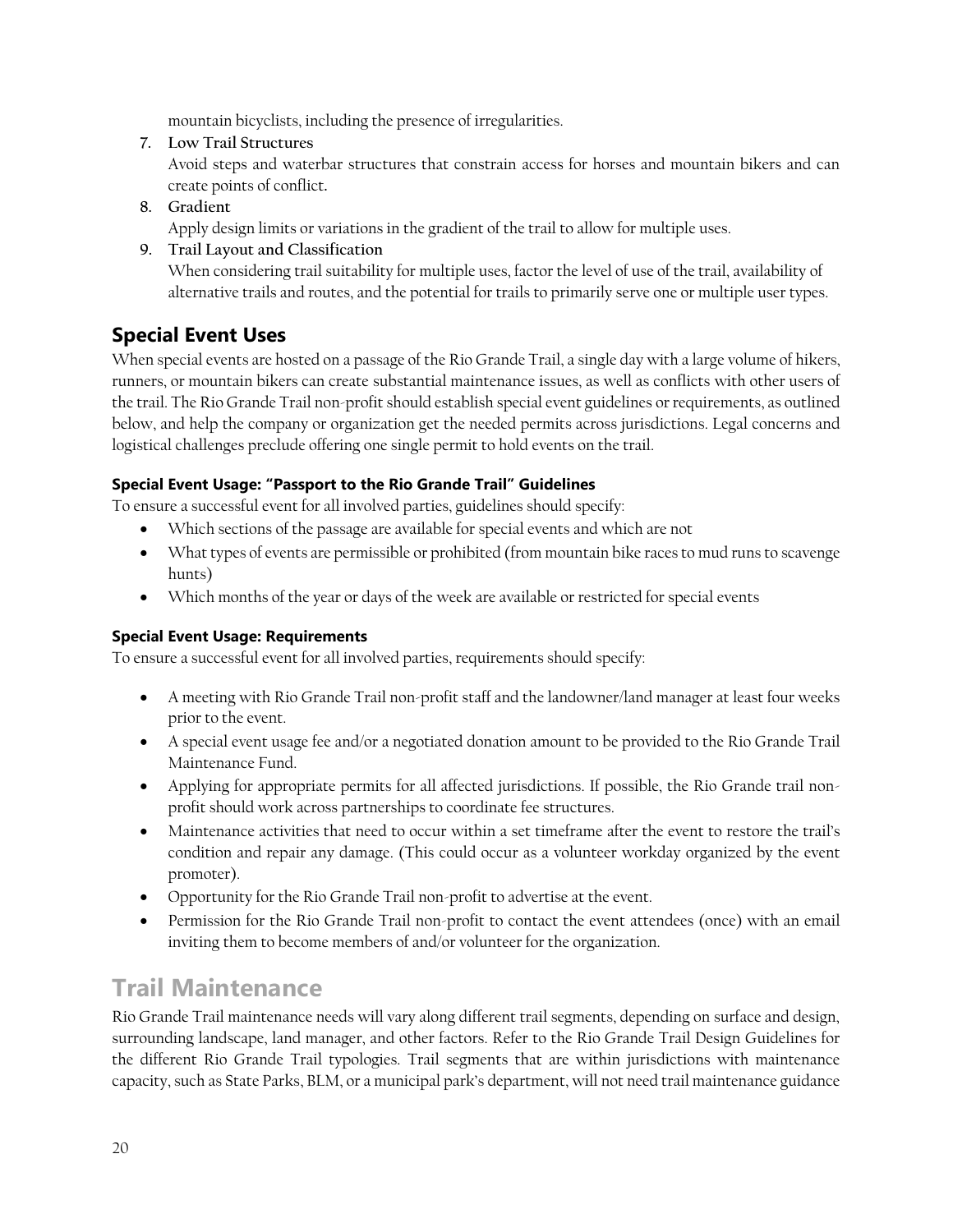from the Rio Grande Trail non-profit. However, new segments of trail being built or designated by a land manager without maintenance capacity will need to be a part of the Rio Grande Trail maintenance strategy.

### **Why is Trail Maintenance Important?**

Well-maintained facilities create a pleasant and welcoming environment for trail users and establish a sense that users will be safe on the trail. Maintenance is an expression of ownership of property and psychologically deters bad user behavior. Visibly well-maintained trails also have environmental benefits, including minimizing erosion caused by deviant trail users and fostering an appreciation for order in environmentally-sensitive areas.

Crime Prevention Through Environment Design (CPTED) Principles are the widely accepted design and maintenance concepts that highlight why trail maintenance is important. Proper design addresses both the perceived safety issues (i.e. feeling safe or fear of crime) and actual safety threats (i.e. infrastructure failure and criminal acts). The basic premise of CPTED is that the arrangement and design of infrastructure and open spaces can encourage or discourage undesirable behavior and criminal activity. When all spaces have a defined use and the use is clearly legible in the landscape, it is easier to identify undesired behavior.

### **Maintenance Standards**

*Recommendation: As the Rio Grande Trial non-profit will not own or manage the vast majority of the trail, they will need to tailor maintenance plans to each trail section's unique context. When possible, the non-profit should defer to the local land manager to maintain the trail according to that agency's standards. When necessary, the trail non-profit should develop a plan to handle maintenance themselves or partner with another state or national agency to handle trail maintenance on unmaintained segments. Table XX below outlines some routine maintenance tasks and their recommended frequency.* 

The Rio Grande Trail non-profit should consider adopting State Park's trail maintenance standards or creating their own trail manual that outlines standards of trail maintenance for all types of trail included in Rio Grande Trail. Many peer long-distance trial non-profits conduct a significant amount of trail maintenance themselves, with some paid staff and volunteer support. The Arizona Trail Association has paid staff and a Trail Stewards program to conduct trail maintenance. Trail Stewards are assigned to a section of trail and partnered with a staff person at the land managing agency. ATA staff has found this to be a successful approach and are currently finishing their maintenance standards for each ecologically-specific region.

| <b>Maintenance Task</b>                                     | <b>Suggested Frequency</b>                                  |
|-------------------------------------------------------------|-------------------------------------------------------------|
| Major damage response (fallen trees, washouts,<br>flooding) | Immediate in response to need                               |
| Site furnishings: replace damaged components                | As needed                                                   |
| Graffiti removal                                            | Weekly; as needed                                           |
| Trash disposal                                              | Weekly during high use; twice monthly during low<br>use     |
| Litter pick up                                              | Weekly during high use; twice monthly during low<br>use     |
| Fencing repair                                              | Inspect monthly for holes and damage, repair<br>immediately |
| Inspections                                                 | Seasonally (4 times a year)                                 |

### **Table XX: Routine Maintenance Tasks and Frequency**